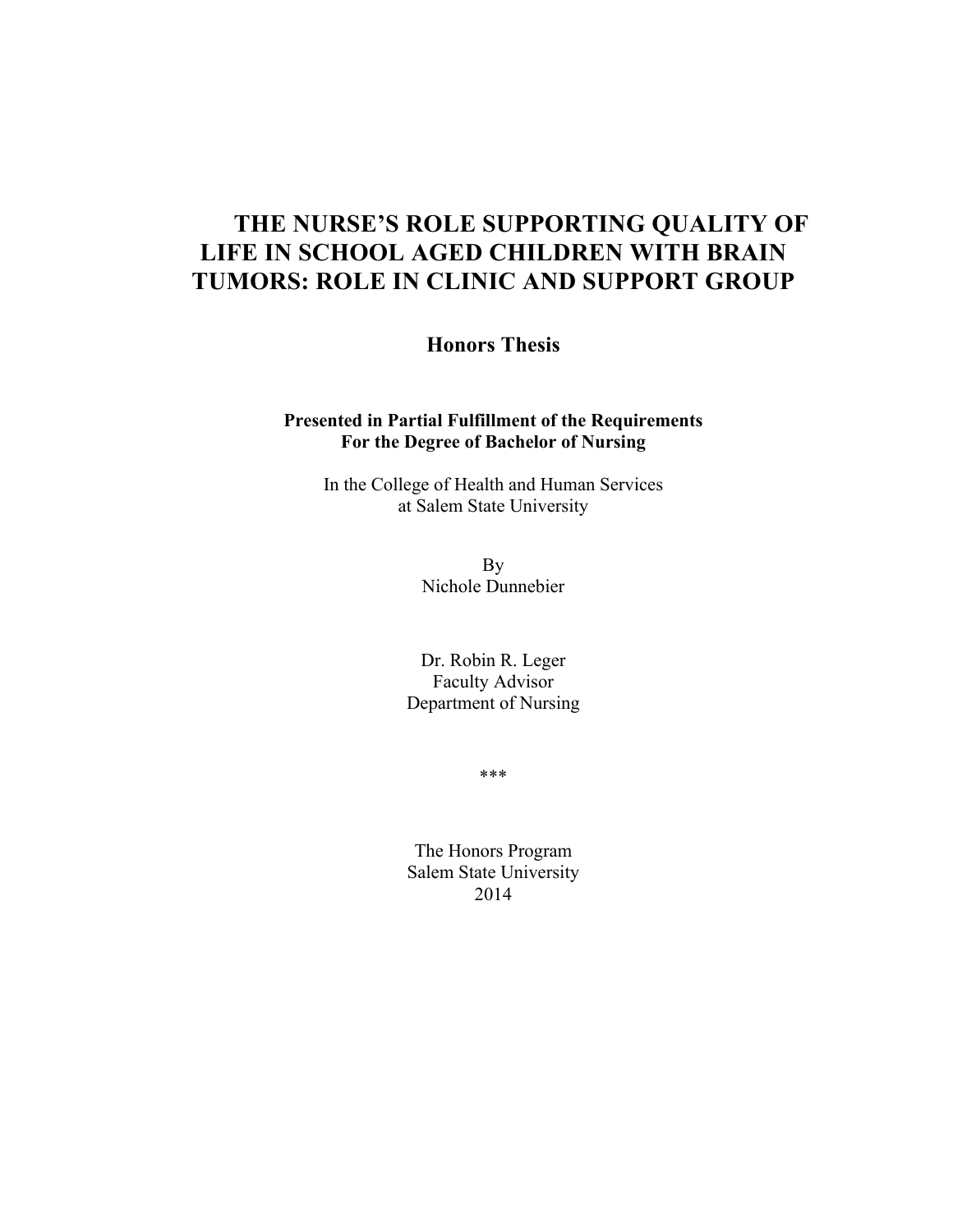## Acknowledgments:

I'd first and foremost like to thank Ken McGuiness and Mr. and Mrs. King for going so far out of their way and putting in so much effort to give me the opportunity to be able to attend the clinic. Also, Lawrence Shulman, MD, Dan Kim and Cori Liptak for acknowledging my countless e-mails and offering endless help. This topic is of the utmost importance to me and they never for a second doubted it, when many others often pushed it to the side.

I would like to give a special thanks to Christine Chordas, MSN, PNP for being so gracious in giving her time to allow me to observe her various roles with the children. I will be forever grateful for the knowledge I was able to learn from her. She taught me what it is truly like to be in such a special field along side such a vulnerable population. You are an amazing nurse and do an amazing thing.

My family always knows how grateful I am for them, but now they deserve an extra special thank you! A big thanks goes out to my mom for listening to all my stress and never giving up on me. And of course to Ry, for always knowing just when I was ready to give up and reminding me, with a huge smile, to "do it for the children." I'm not sure where that simple quote came from but it works!

Last but not least, a huge thanks to Robin Leger, RN, MS, PhD for giving me the knowledge and guidance to actually put this whole study together. Without her, I would have had the information with nowhere to go. Thanks to her background and knowledge in research, I was able to learn the foundation of writing and now will be able to carry it with me for future nursing studies.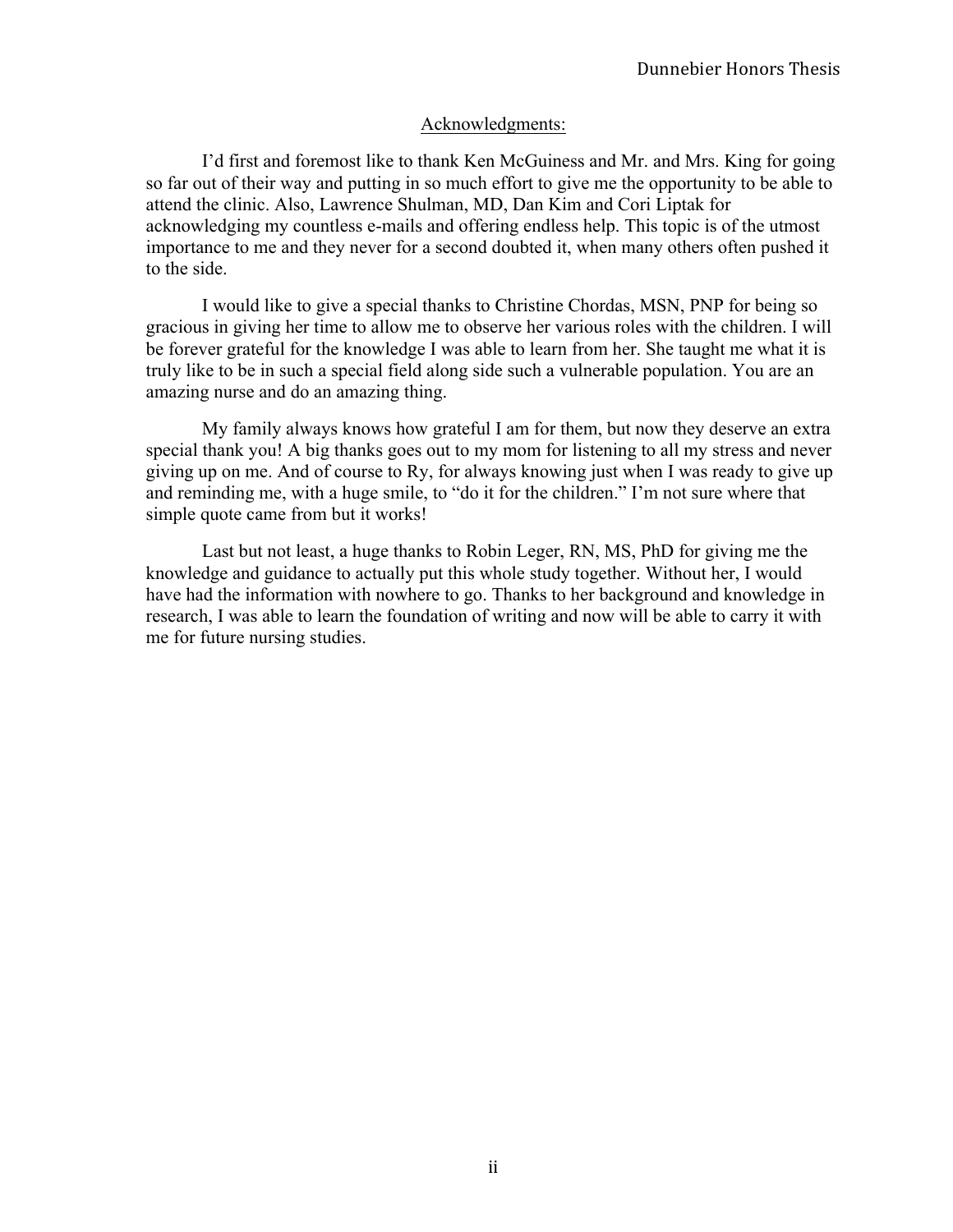# TABLE OF CONTENTS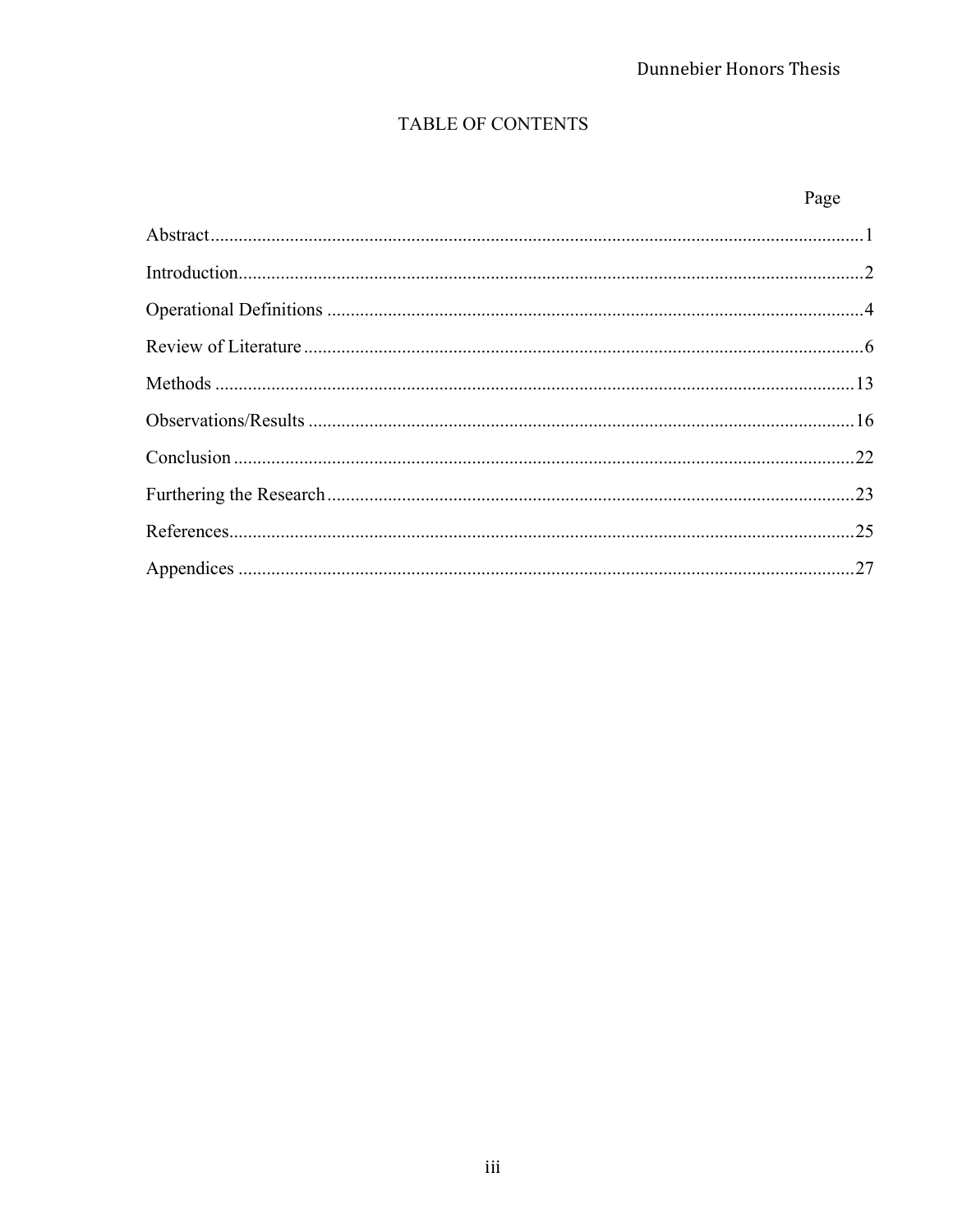# Abstract:

Background: The United States is home to approximately 13,000 Pediatric Nurse Practitioners (PNP), professionals whom are deemed capable of providing care to the growing number of children with chronic illnesses (Dunham, Freed, Lamard, Loveland-Cherry, Martyn, 2010). Some 2,000 children are affected by brain tumors each year and are often cared for by a PNP. They can suffer from affected Health Related Quality of Life (HRQOL) factors or sequela that the PNP is responsible for addressing.

Objective: To gain insight into the PNP's role in caring for the pediatric patient with a brain tumor and observe how she addressed HRQOL factors and long-term sequela the child is faced with.

Methods: An observational descriptive study was conducted. A convenience sample of six children undergoing treatment in clinic and nine children in remission at a support group were observed, specifically appraising the PNP's role in caring for them.

Results: Children seen in both the clinic and the support group experience HRQOL factors, and the PNP addressed them in several different ways. She assessed the children's signs and symptoms, made plans of care, identified referrals needed, and made them feel as though they had were a part of a group with hope for the future.

Conclusion: The PNP plays a pivotal role in caring for children with brain tumors through continuity of care; they are one of the first people to meet the patient and family members, and are responsible to ensure their comfort. PNPs also play the vital role of assessing the patient and identifying the child and family needs, any abnormalities, as well as addressing sequela. Finally, in support group, the PNP is a facilitator for the children's peer support, reflection on their experiences and promotes hope for their future.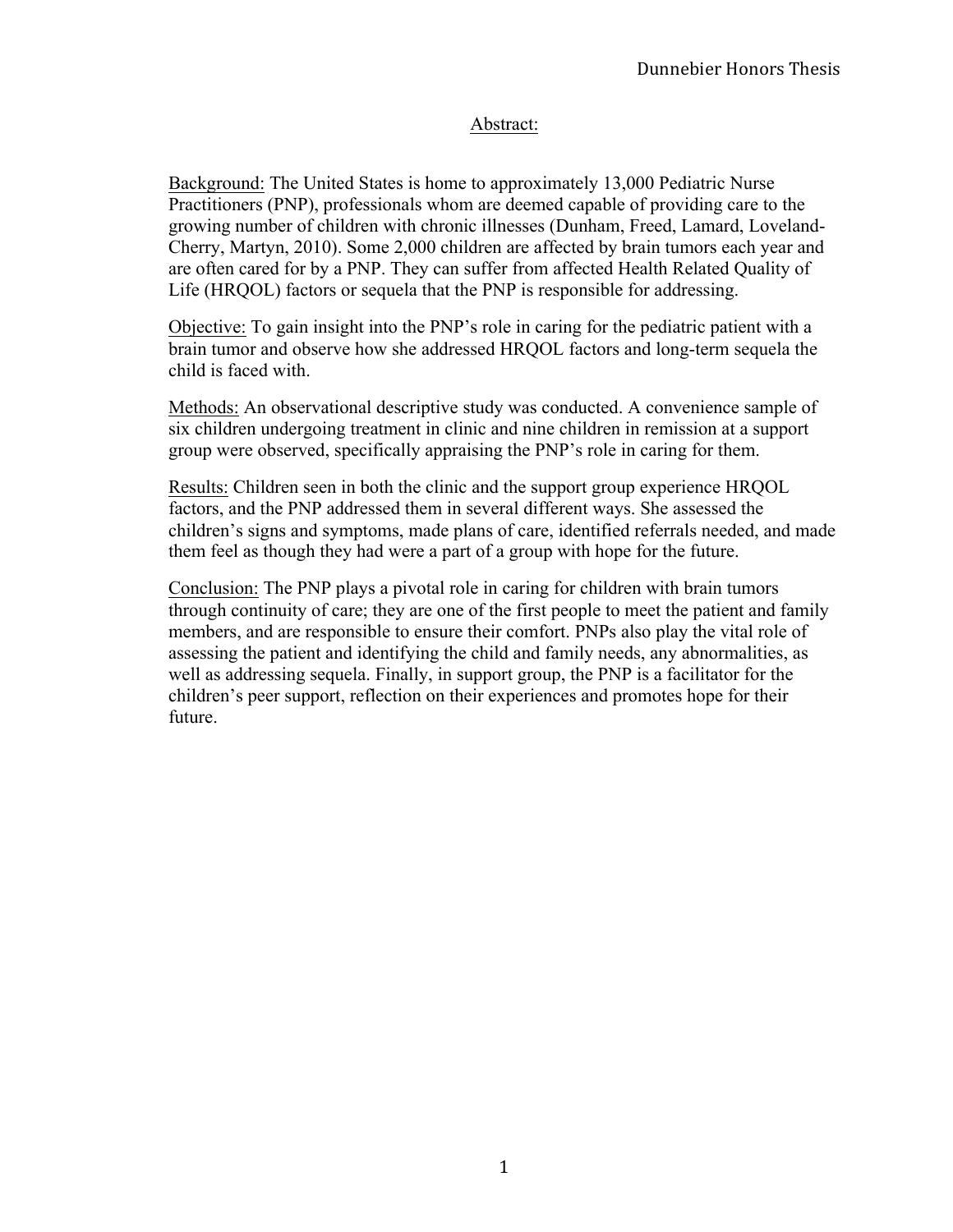#### Introduction:

#### Purpose:

Pediatric brain tumors, and the life of the journey of the child faced with this diagnosis, takes on three phases; the diagnosis, the treatment, and the long term follow up for sequela. The purpose of this paper is to highlight the Pediatric Nurse Practitioner's (PNP) role in caring for the school aged population (ages 7-17) in the ambulatory clinic and older adolescents (up to 21) in the support group setting in relation to supporting health related quality of life factors (HRQOL factors).

#### Background and Significance:

Brain tumors, and other tumors affecting the central nervous system, are the second most common cancers the pediatric patient are faced with, only preceded by leukemia; they account for about 25% of all childhood cancers (American Cancer Society, Inc., 2013). Nearly fifty years ago, there was a shift from inpatient treatments to caring for this population in the clinic setting, and this has continued through to today. Due to the care by PNPs, children are able to get their treatments in the clinic, as well as health promotion, and only need to be hospitalized for serious issues such as infections (Wood, 1978).

It is estimated that 2,000 children are diagnosed with brain tumors each year in the United States. These children receive some form of treatment, including a combination of surgery or chemotherapy or radiation plan. The placement, type, or size of tumor can lead to symptoms including mental status changes, headaches, nausea and vomiting, macrocephaly, drowsiness, irritability, depression, or even coma (Johns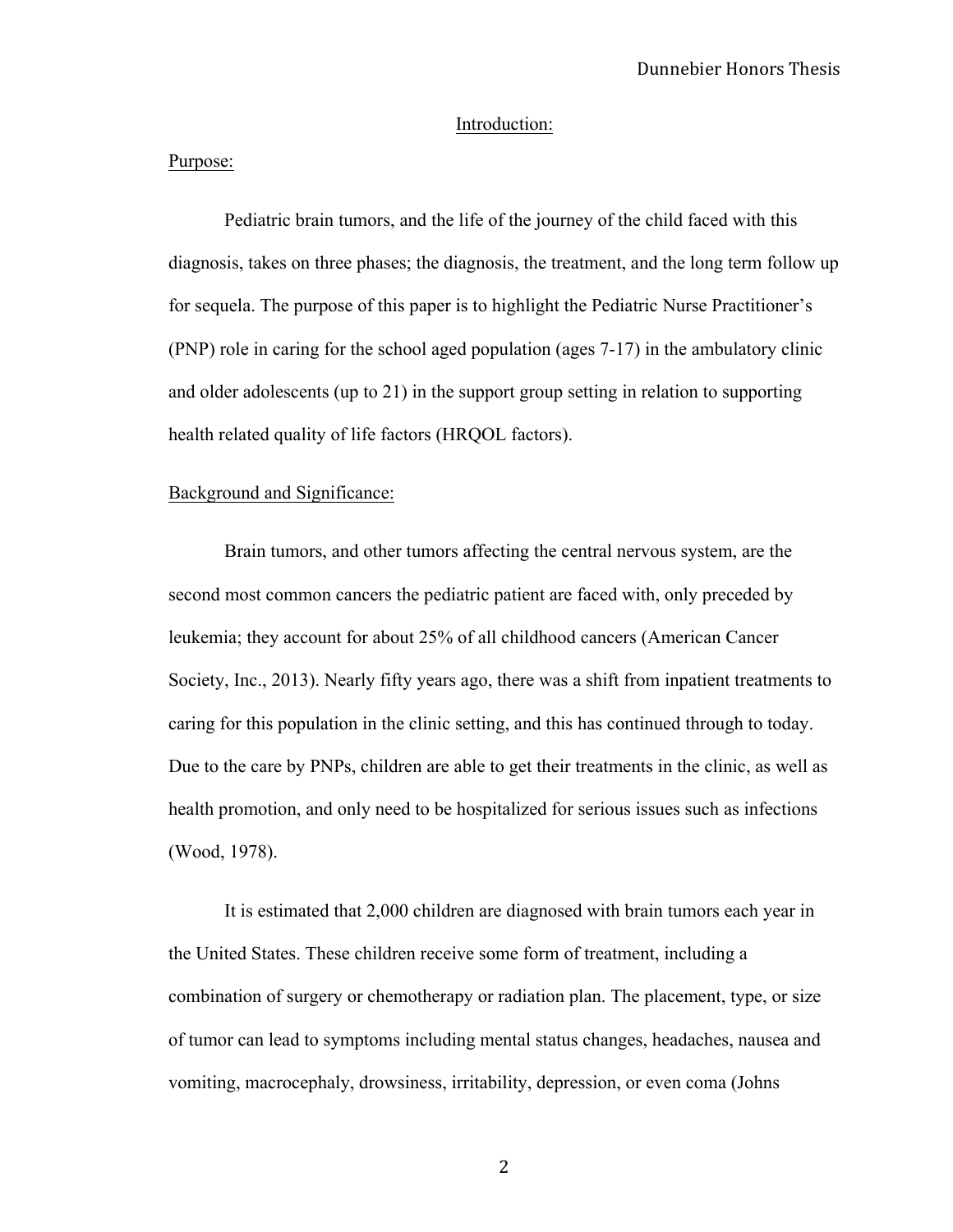Hopkins University). Several of the same symptoms, along with others such as endocrine issues, lack of appetite, and behavioral issues, to name a few, can be followed with outpatient clinic treatment. The significance is that these sequela and HRQOL factors will stay with the child long after treatment is complete, may carry on into the long term follow up phase, and in some instances into adulthood.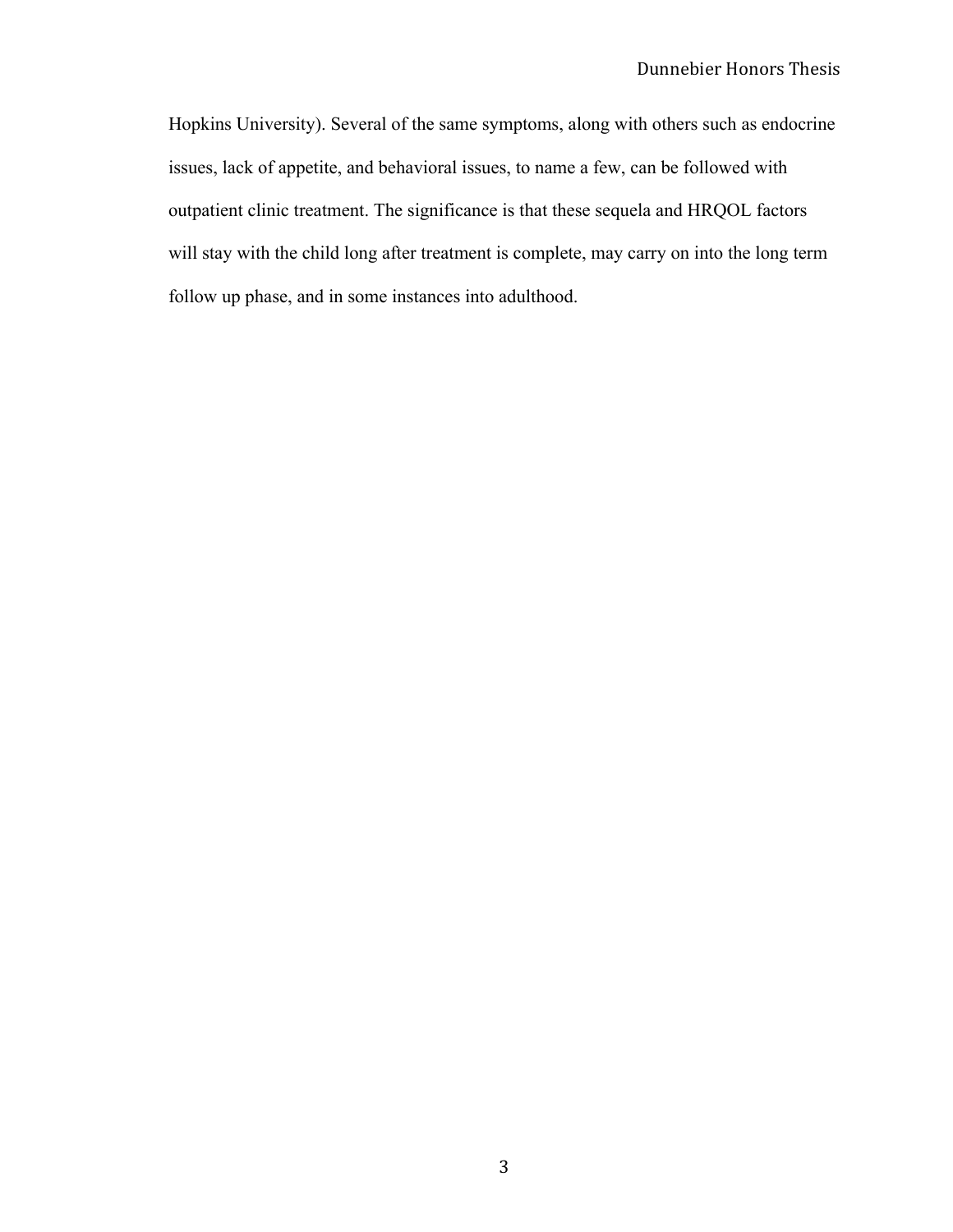#### Operational Definitions:

Ambulatory Pediatric Nurse Practitioner: The role of the ambulatory PNP is to provide direct care and support in multiple settings to both the family and the pediatric patient diagnosed with a brain tumor. PNPs often follow patients over years into young adulthood within a collaborative team approach.

Health Related Quality Of Life factors: HRQOL factors are those affecting the pediatric patient's quality of living either during or after diagnosis such as physical symptoms and disease state, physiological functioning, social functioning, and functional status (Drotar, 1998).

School aged children: Those children seen in the ambulatory clinic setting between the ages of 7 and 17 years old; for this specific convenience sample, patients only fell between the ages of 7 and 13 years old.

Older adolescent group: Those adolescents seen in the support group setting with ages ranging from 15-21 years. It is not uncommon for young adults who experience chronic and/or critical illnesses to attend group until their early/mid twenties.

Clinic: An ambulatory outpatient setting where children are seen on a regular basis to both receive treatment and for follow up appointments for care for long-term sequela.

Support group: A place for "survivors" to go, feel welcome, and know that they are not alone; it's a way for them to get away from the everyday struggles they are faced with and be around others who are often very similar to them in dealing with HRQOL and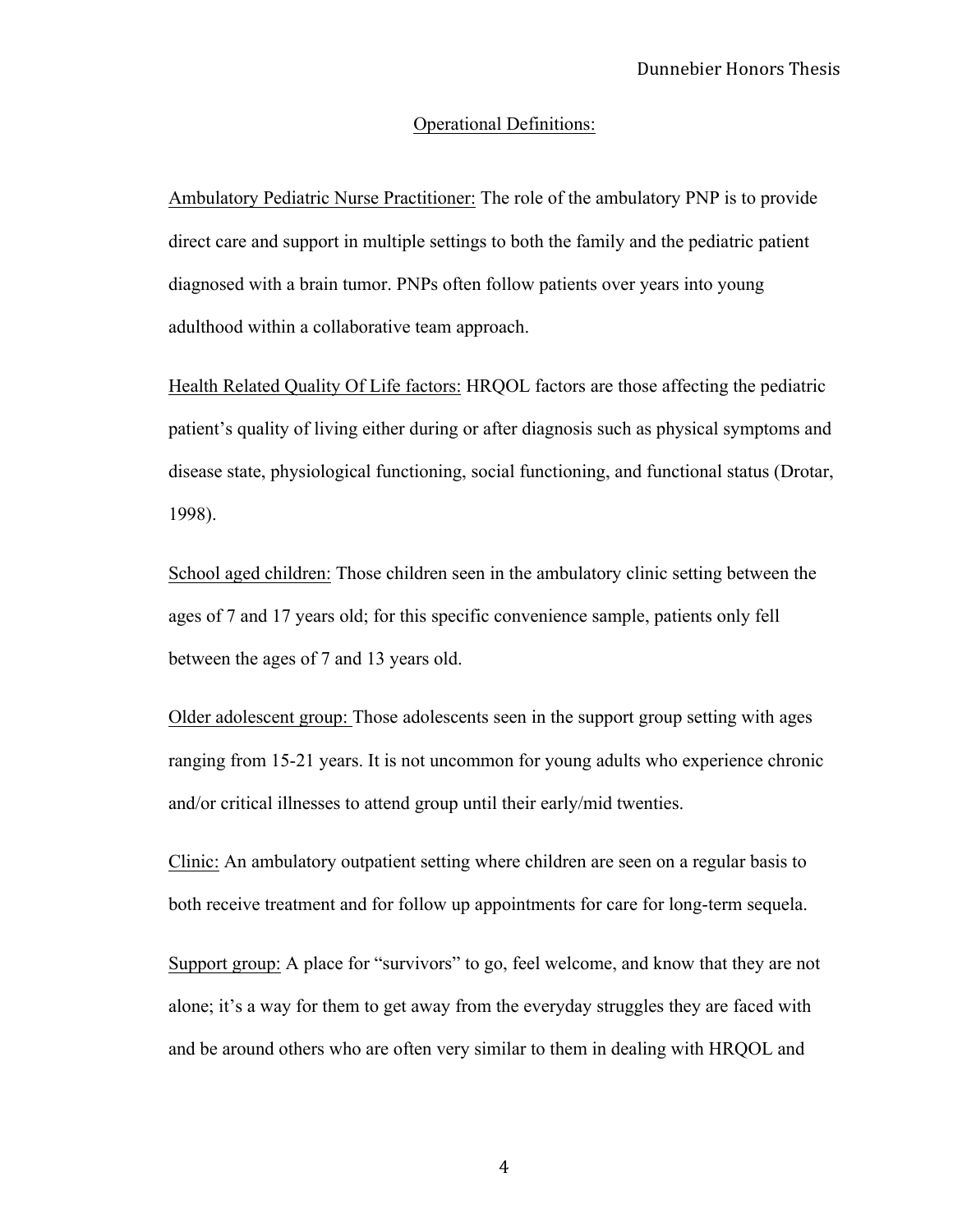enjoy time. (They could possibly talk, play games, do arts and crafts, etc. in a safe milieu facilitated by a PNP or other health discipline group leader.)

Medical Home Model of Care: A model relying on providers as a group (physicians, pharmacists, nurses, social workers, nutritionists) to meet the needs of the patient. The goal is to pay attention to the patient as a whole and bring in every aspect of health care to improve one's health (NCSL, 2012).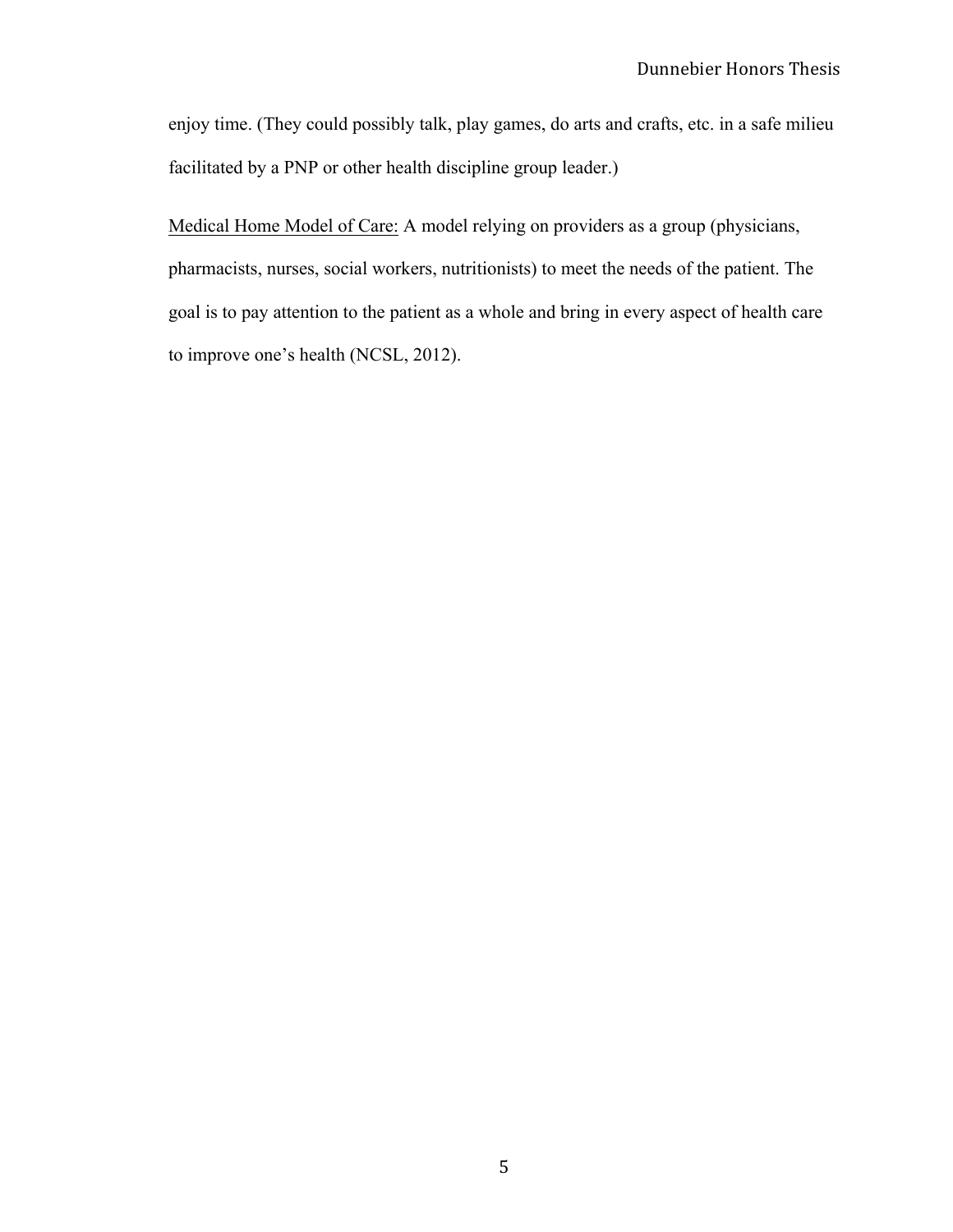#### Review of Literature:

#### The Pediatric Nurse Practitioner's Role in Clinic:

The Patient-Centered Medical Home Model (PCMH) of ambulatory care in pediatrics is being practiced (Carver, Jessie, 2011). This model includes the collaboration of physicians, nurse practitioners, nurse care coordinators, social workers, and others as a team providing patient centered care with the child and family as part of the team. It is with the intent that the patents' continuity of care is more personalized and coordinate (Carver, Jessie, 2011). This model is outside the scope of this paper, as the focus is on the role of the PNP as currently practicing in the pediatric brain tumor clinic environment where the observations took place.

When the pediatric patient with a tumor will be receiving most of his or her care in the clinic setting, the PNP establishes a relationship with the child and family as well as provides physical assessment skills and develops an ambulatory treatment plan from the initial visit. The PNP assesses the child and gathers necessary health information/health history to be able to make sure the child is growing and developing properly throughout treatment. She may ask about their usual state of wellbeing, prior interactions with health professionals, and how the child is handling and living with this new diagnosis of a brain tumor and treatments. The PNP is then able to reinforce the plan of care each time the child comes back to the clinic and can adjust the care plans accordingly (Wood, 1978).

When the child was receiving care in an inpatient setting, there may have been time for initial teaching and patient education. Now, the child is leaving the inpatient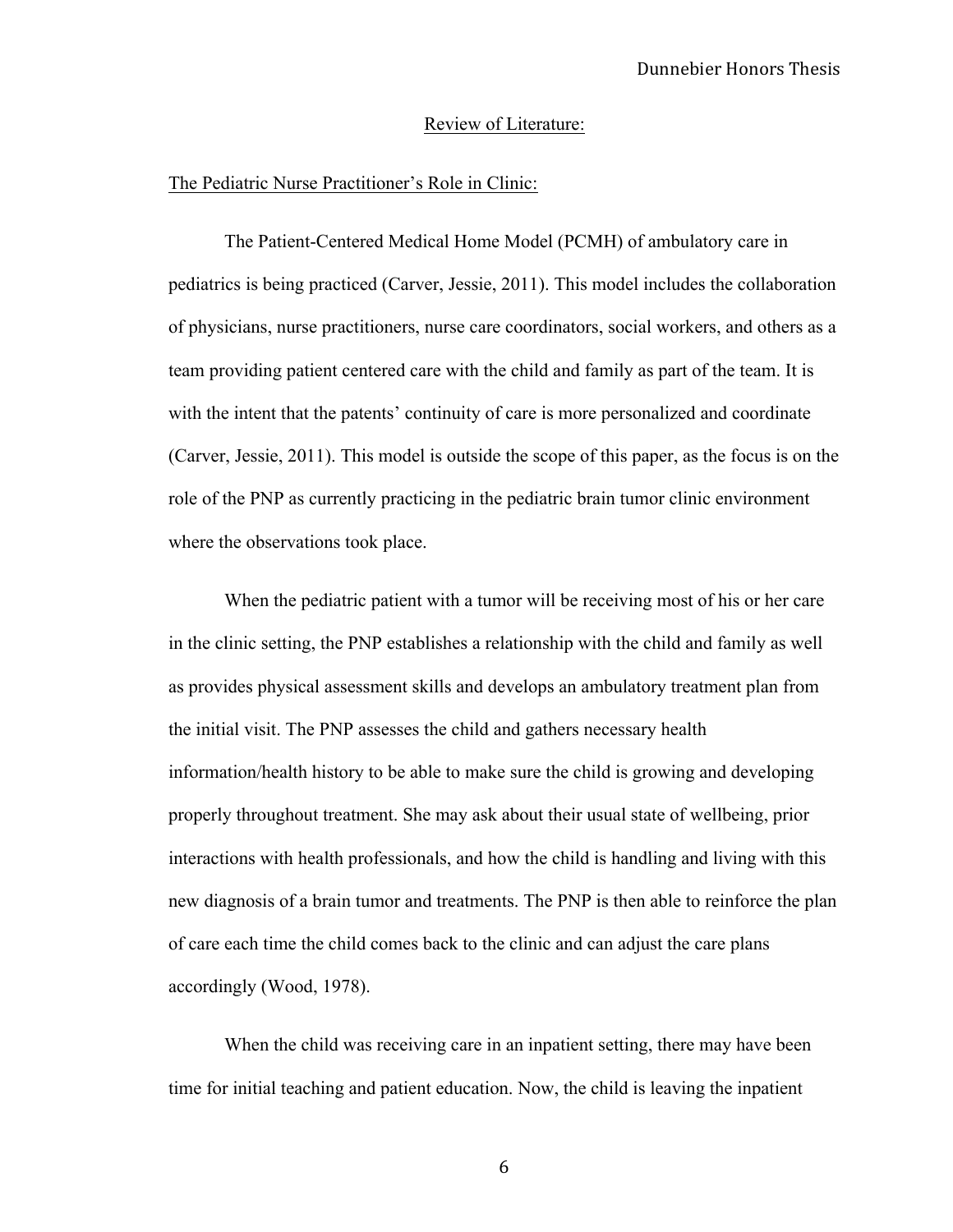cancer center and has more freedom and control. The PNP reinforces teaching and education to the family and child about the type of tumors, what they can expect to see in their child, and the types of therapy he/she might be undergoing. The family must also be made aware of some possible negative health consequences of surgery or treatment because they can often times require prompt medical attention (Wood, 1978).

Inevitably, these children with brain tumors are going to be ill at times. They have a compromised immunize system and are more vulnerable to infections based on both their tumor and the treatment regimens they are faced with. An infection that may hardly affect an otherwise healthy child may affect these children to the point where intensive antibiotics are ineffective and may prove to be fatal. This population needs to be more aware of common viruses, such as chicken pox for example, or a seasonal virus in their community, and need to take extra precautions (Wood, 1978). The PNP's role is to educate the child and family about preventing infections and responding to early symptoms.

Finally, the PNP has two very important goals when sending a child in remission back into their normal home life; this could include going back to school, sports, daycare etc. First, is to advocate for the child and encourage them to get back to doing previous activities. They can do so by encouraging the child as well as informing the school officials on how important it is for the student to be participating again. On the other hand, they need to identify the limitations and provide anticipatory guidance that not everything will be just as it was before for a while. Secondly, is also important for the parents to check to make sure the child is not falling behind in school (Wood, 1978);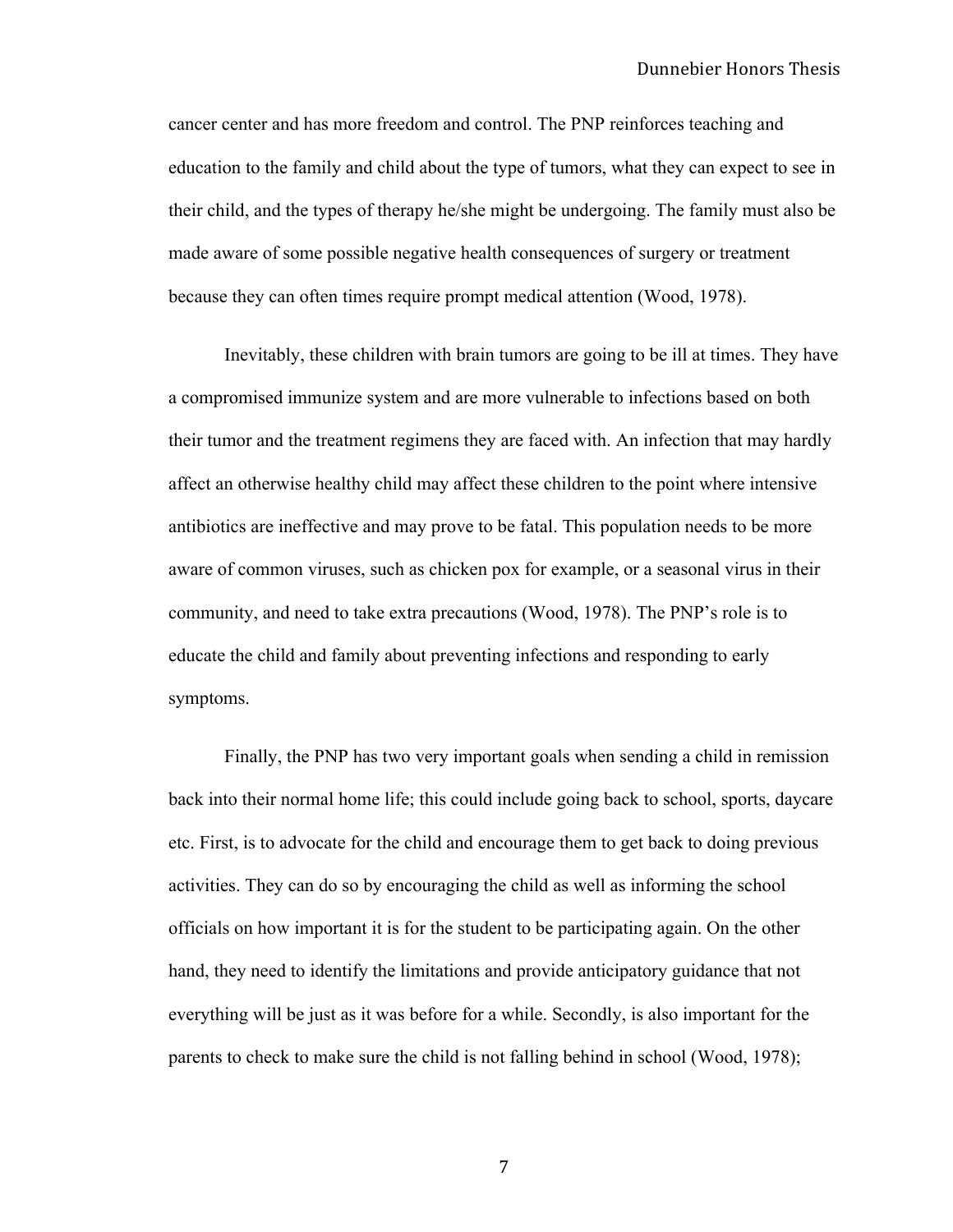although they can make an effort to schedule appointments when there is no school, this becomes a trying issue when a child is going in for treatments often.

#### The Pediatric Nurse Practitioner's Role in Support Group:

A pediatric support group has also been called a survivor program. The purpose of these groups is so that children can find a way to adjust to their "new normal." Life might not go back to exactly what it was before the diagnosis and treatment. These groups help them to transition into their "new life" as a survivor. The PNP is often times the person who sets up and facilitates the support group for these patients (Lewis, 2006).

Support groups have different arrangements based on the region (urban or rural), demographics of the patients, or just the PNP's running the clinic. Some are monthly groups where patients, and their families, (in a separate group environment), can go and discuss what it has been like for them throughout their transition from being on cancer treatment to being a survivor. This type of group is a way for the children to connect with others who went through similar experiences and share their journeys with one another (Lewis, 2006, p. 90).

• "A key component of any program is the ability to connect survivors, to let them have some sort of community where they can share information" –(Lewis, 2006).

Another way of providing a group would be to have a virtual, web-based group (2006). This could benefit children who were traveling a far distance to get to the clinic for their treatments. They could still connect with other cancer survivors, and share experiences, in the same way that others would in a more face-to-face group, but just do so from their own home.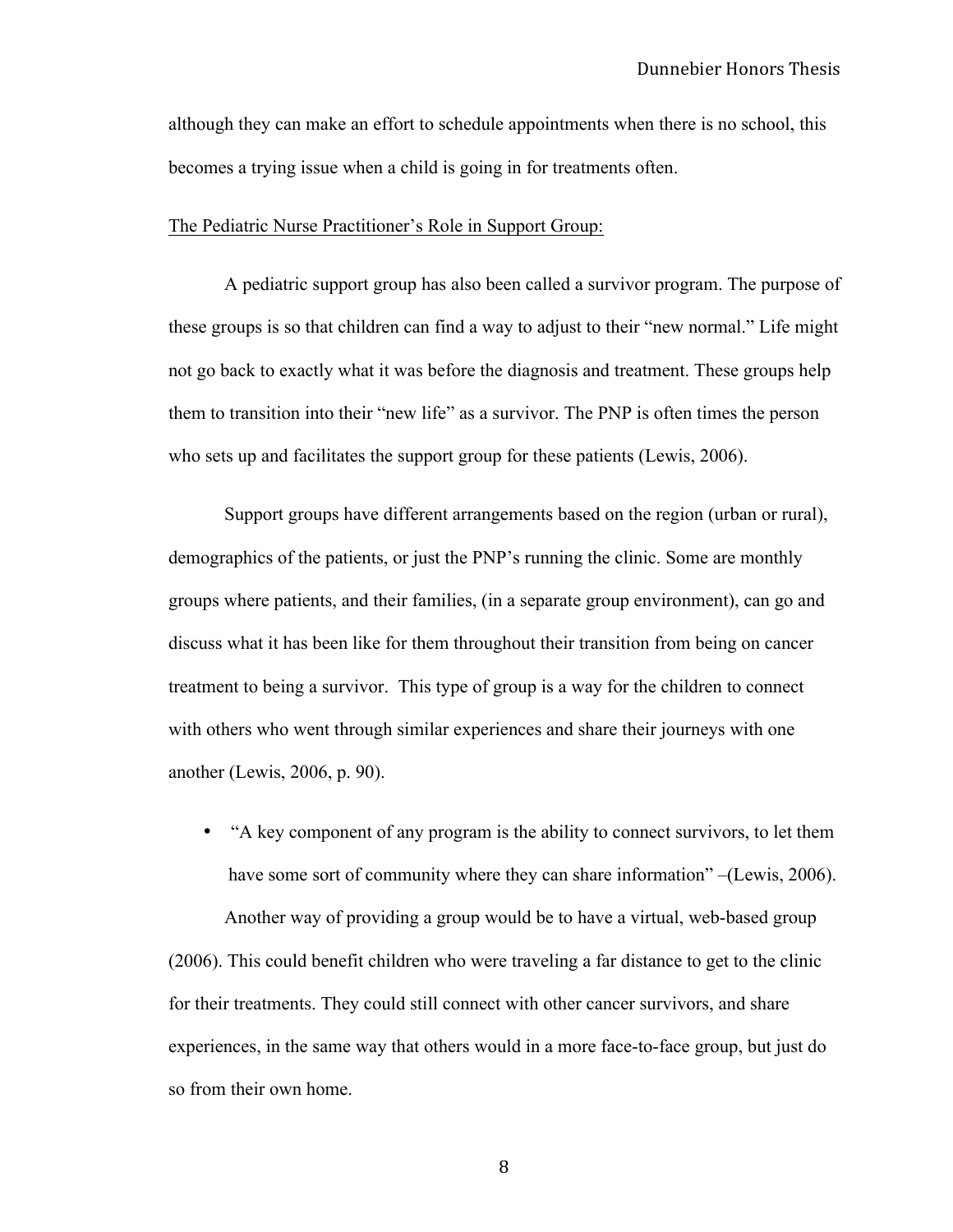With so many more people surviving cancer, and making it to the follow-up care stage, it is important to educate nurses on survivorship and not have them focus on just treating the patients' current cancer diagnosis. They should be thinking past the treatment phase (Lewis, 2006).

• "A nurse practitioner is the survivorship expert on a multidisciplinary team" – (Lewis 2006, p. 88).

The PNP constructs the ideas, meeting themes, and relationship building for the survivor program and puts it all into action.

#### Sequela Following Treatment for Brain Tumors:

Those who survive 5 years after being diagnosed with cancer often consider it a milestone and something to celebrate. But, many warn that this may not be the case for those who have been diagnosed with any tumor affecting the central nervous system. A shocking study revealed "more than 25% of former patients will die within 30 years of their diagnosis-due primarily to recurrence and/or progression of primary disease (Twombly, 2009). In addition, 82% of survivors reported having at least one chronic medical condition, 38% of which were deemed serious or life threatening" (Twombly, 2009). Looking at the long-term effects the children who are treated for cancer are faced with is almost as impacting as the stress of the early diagnosis and treatment.

As a large number of children are affected by brain tumors, the care needs for the child from when they are diagnosed to treatment to getting them back into a "normal" setting again is extensive. Defining "normal" is a rather difficult thing to do. Almost a third of children who undergo treatment for a brain tumor need special services from their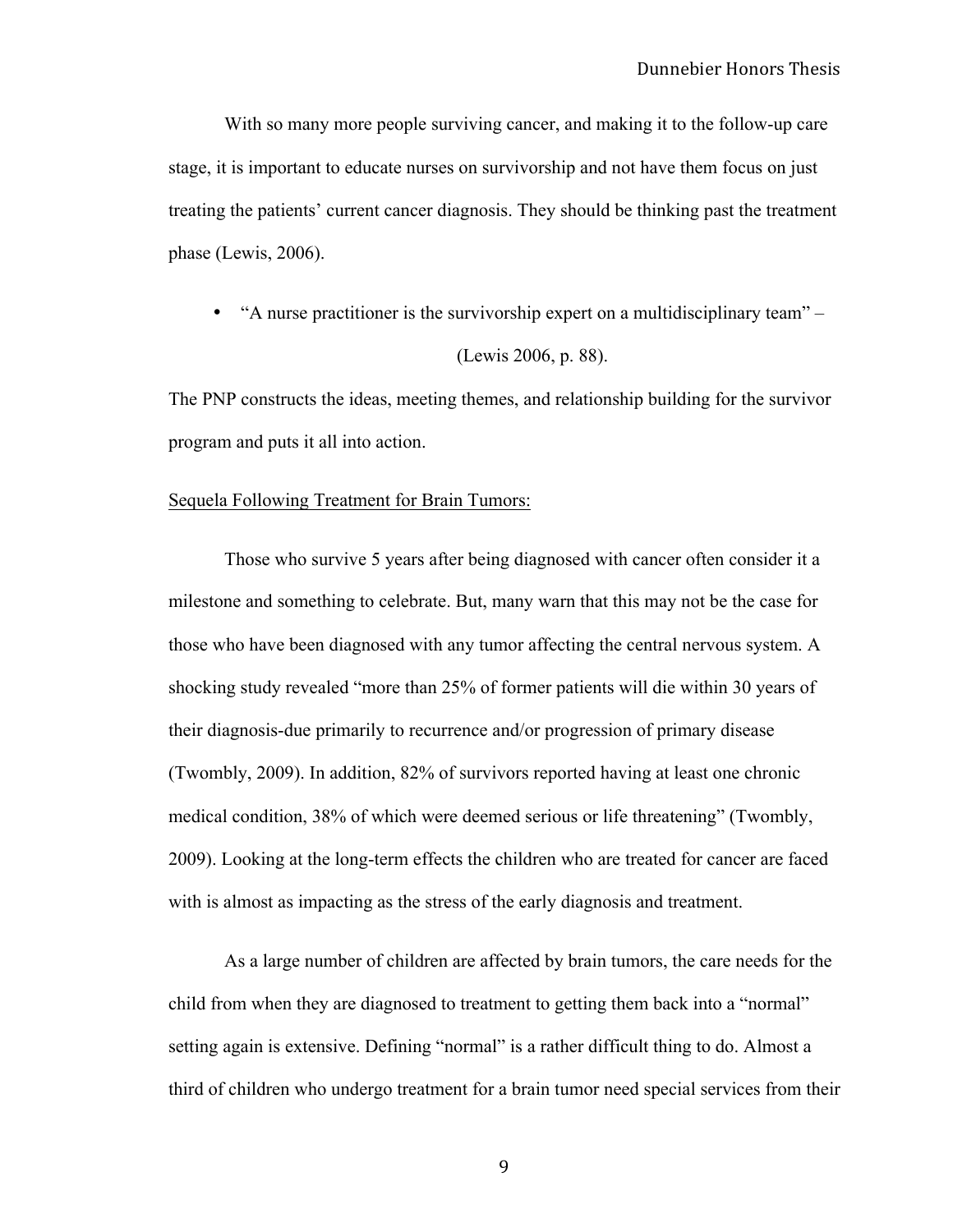schools. From a medical standpoint, the child may be forced to deal with neurological problems like seizures or poor coordination, endocrine problems (such as growth deficiencies) sensory deficits leading to cataracts, or even being blind or deaf. The probability of a number of other sequela also increases. (Twombly, 2009).

### Health Related Quality of Life:

Health Related Quality of Life is "the extend to which the effect of illness impacts on satisfaction with life and how individuals adjust to meet life's demands with the sequela of illness. Self-perceived HRQOL measures allow participants to comment on the extent to which their basic needs are being met, to the opportunity to pursuer and achieve goals" (Goodes, 1990).

When suffering from a chronic illness, it often times becomes "hard" to live with the diagnosis. They suffer from things such as pain, activity restrictions, and an increase in worry, but most are able to find ways to adjust. Some even find it easier to cope by giving themselves credit for doing something successful or talking to a friend about what they are dealing with (Woodgate, 1998). Talking to a friend who is also a brain tumor survivor can be validating and reaffirming.

HRQOL tools have been established to assess the medical care and their outcomes over periods of time. They may look at a patient's experiences with their medical care or be asked to describe thing they experienced in relation to their diagnosis (Drotar, 1998). The purpose of having health tools such as these are for " morbidity screening and prediction, evaluations of the usefulness of drug therapies, policy analyses, and cost benefit analyses for medical treatments" (Aaronson et. al, 1991). After examination, it is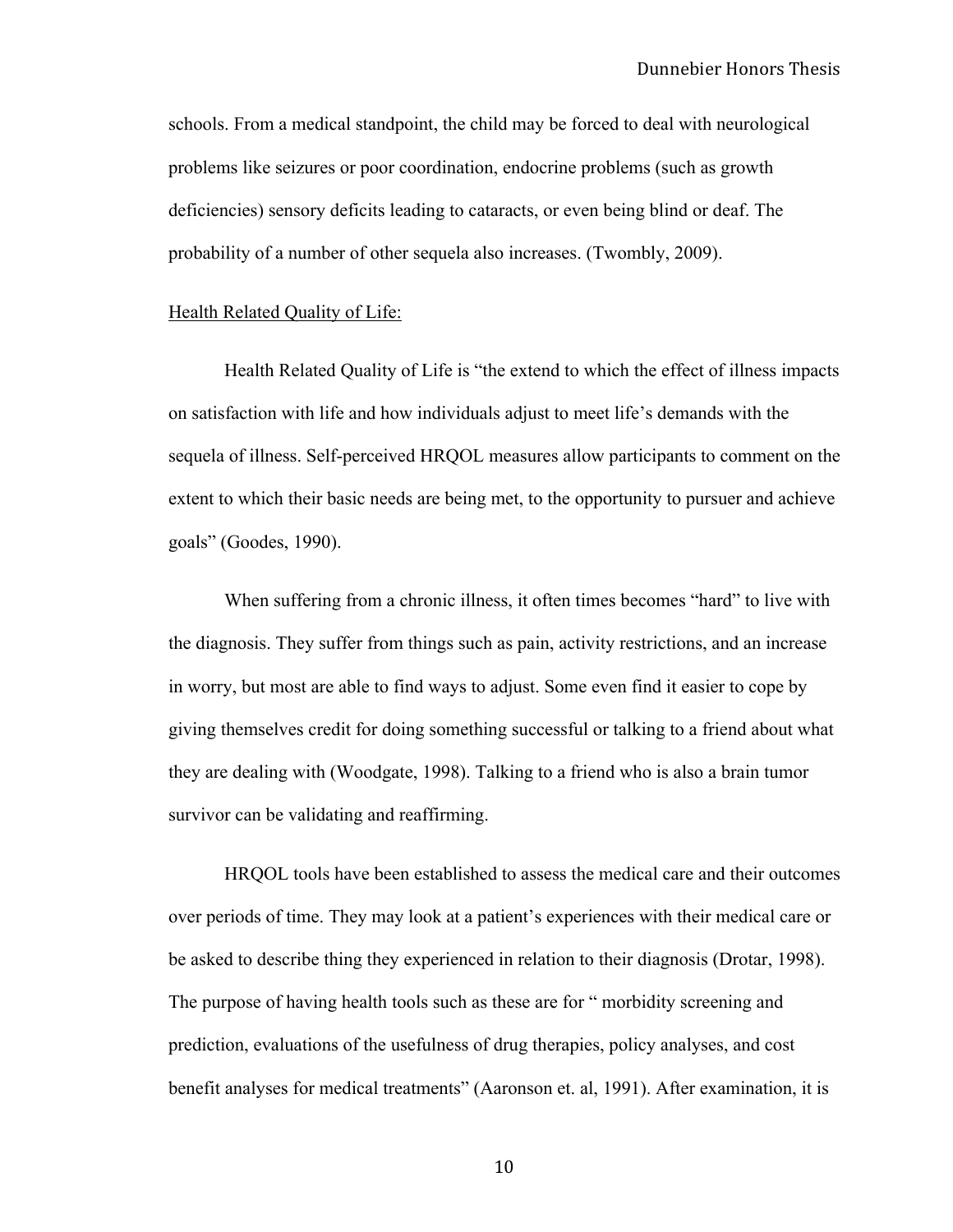then possible to look further into how a condition impacts a patient's quality of life (Drotar, 1998).

#### Summer Camp for Children with Chronic Illnesses:

Summer camps for children who have chronic illnesses, such as cancer or blood disorders, are conducted so that they have a place to go and "just be kids for a while" (Baer, 2013, p. 1). These children often times need a place to get away from things they are facing at home, like being in the hospital or having treatments. When they have such a diagnosis, and are frequently having to prioritize medical care, they are "robbed" of a childhood. (Baer, 2013, p. 1).

These camps can change their life. Children aren't supposed to worry about difficult things in their life. Instead they are supposed to worry about being kids. Once at the camp, these children can participate in activities similar to children at a regular camp; they can play different sports, fish, go boating, do arts and crafts, take part in theater classes or clowning, go to a wood shop, go camping, or to recreation. Activities are modified to fit the needs of this population to make it safe for them based on their diagnosis (Baer, 2013).

At the camp, the children feel as though their peers accept them, giving them a true feeling of community. While living at home with cancer, they can often feel isolated from other children they are around at school or feel as though not everyone accepts them. But once they come to camp, there are other children just like them allowing them to be themselves when they get a true feeling of affirmation and safety (Baer, 2013).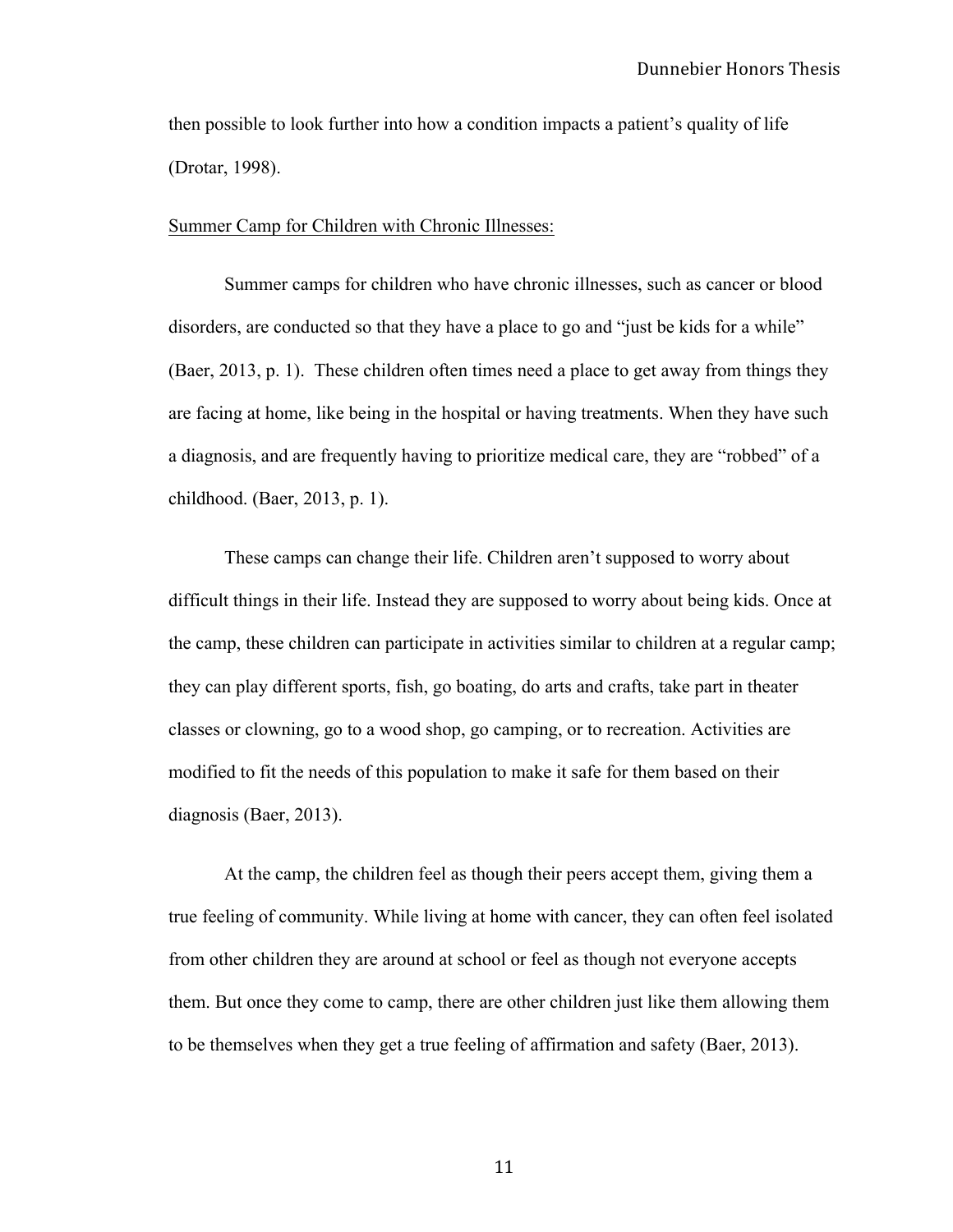• "I know I'm at a camp that's really fun and that I can have a good time at. I don't think about the hospital, and I don't think about cancer. Even though there may be kids there who are sick, I still don't think about it." – an 11-year old camper (Baer,

#### 2013, p. 1).

Camps for children with cancer are staffed with recreational camp councilors and routinely PNP's with expertise with this population. The PNPs enjoy the recreational experiences with the campers as well as providing coverage in the health/treatment room, oversee medications, first aid, and other health care needs. Their presence at camp enables families to relax and feel confident about sending their child to a camp staffed and co-sponsored by cancer clinicians when they might not otherwise (Edwards, 1999).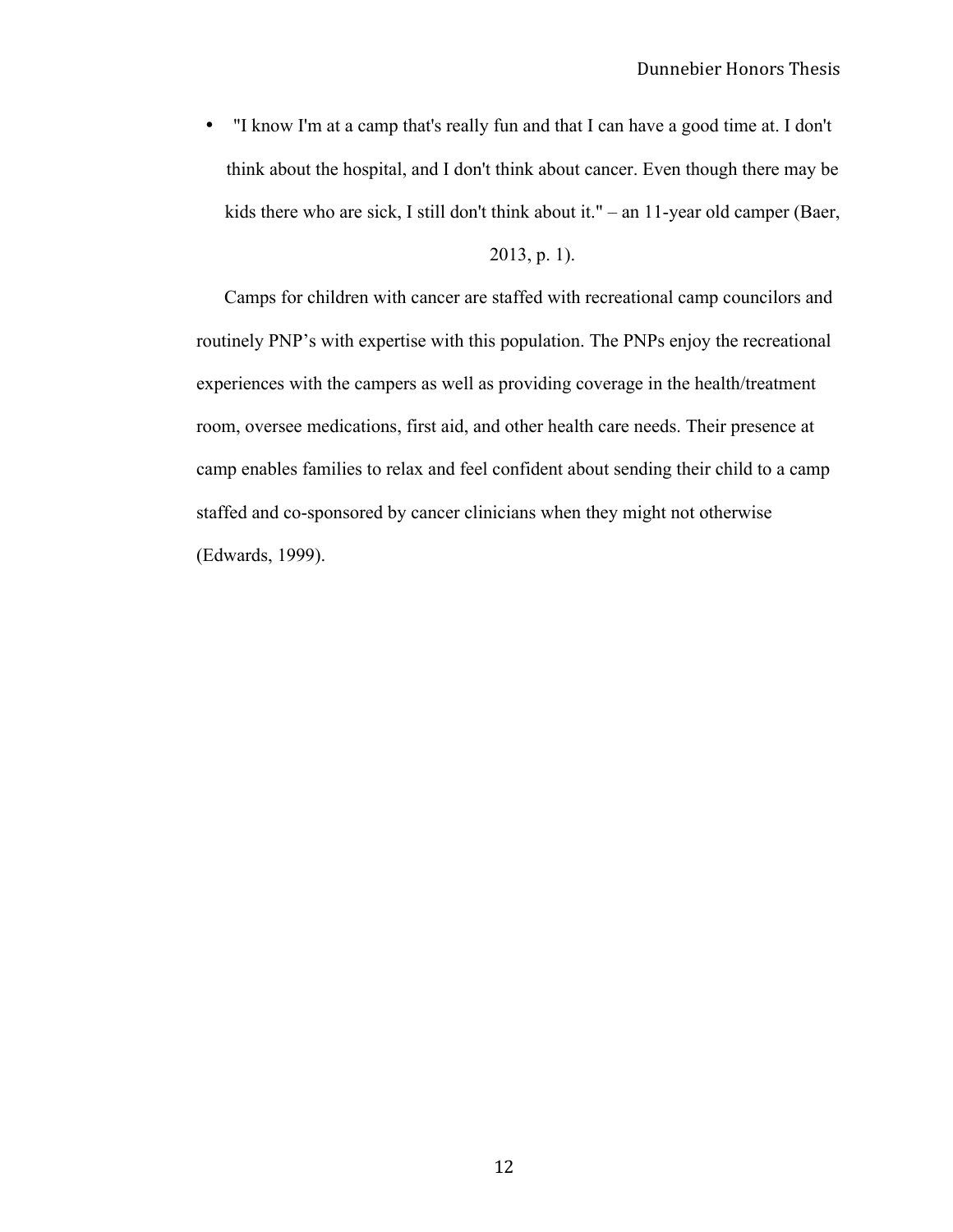#### Methods:

#### Design:

This project utilized a qualitative observational design with two areas of focus which included identifying the PNP's roles in the ambulatory clinic and support group regarding areas of HRQOL factors in school aged children. The study was approved by the Salem State University IRB as well as a letter of support from the pediatric brain tumor clinic supporting the nursing student to observe in clinic and support group. (Appendix A.)

#### Setting:

This project took place over 2 sessions at the pediatric brain tumor clinic in private exam rooms with the PNP, the school aged child, and the parent(s)/guardian or family. There was also one session that took place at the support group in a conference room, with older adolescents, facilitated by the PNP.

It was noted that in each of the two settings, the PNP had a very different presence about her. In clinic, she was the primary care provider, assessing the child and making the decisions as to what should be done next. Then in the support group, she was a quieter facilitator. She was there for support and guidance, but is not as hands on; these differences were further evaluated.

#### Sample:

A convenience sample of six children seen on two separate occasions in the clinic setting, and a convenience sample of nine adolescents of long-term follow-up or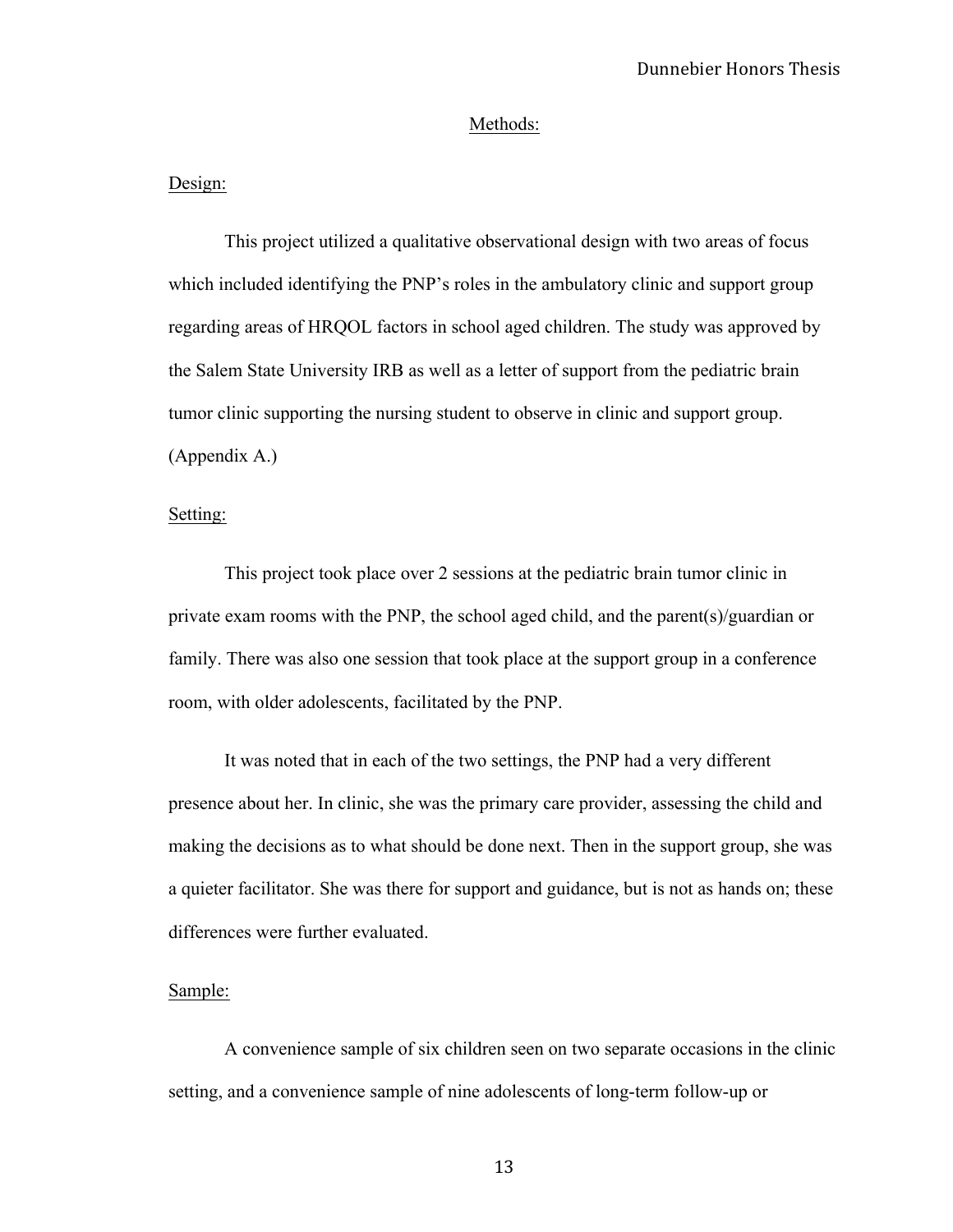remission attending a pediatric neuro-oncology outcomes clinic support group, were used for this project for a total of 15 children and adolescents. A disclosure form was made to inform parents of the student researcher as an observer and the purpose of the study. Parents were informed that participating was voluntary and anonymous. The IRB approved form is attached. (Appendix B.) As suggested by the Salem State University IRB, a letter for informed consent was not needed for this project. The researcher was not conducting any research on the children themselves, but more so looking at the PNP's role in caring for those pediatric patients with a brain tumor.

#### Data Collection:

A demographic observation log was created by the student researcher. It included non-identifiable factors including the child's sex, age in years, diagnosis, HRQOL factors, and the PNP's role. (Appendix C). The log adapted ideas from previous HRQOL factors studies found in literature by Marcoen and Van den Bergh, 1999.

#### Limitations:

Limitations to this study were that there was only access to those children who came to the clinic on the days the researcher was there. Due to that, there was no say in what types of brain tumors or specific ages children would be seen. Only six children were observed for the study as well (in clinic), which is a small percentage compared to the number of children who are actively attending the clinic on a regular basis. Also, those children in support group chose to not talk about their brain tumors or reveal much information about their past experiences. Although the entire point of having a support group for these children is to give them hope for the future and a place to feel as if they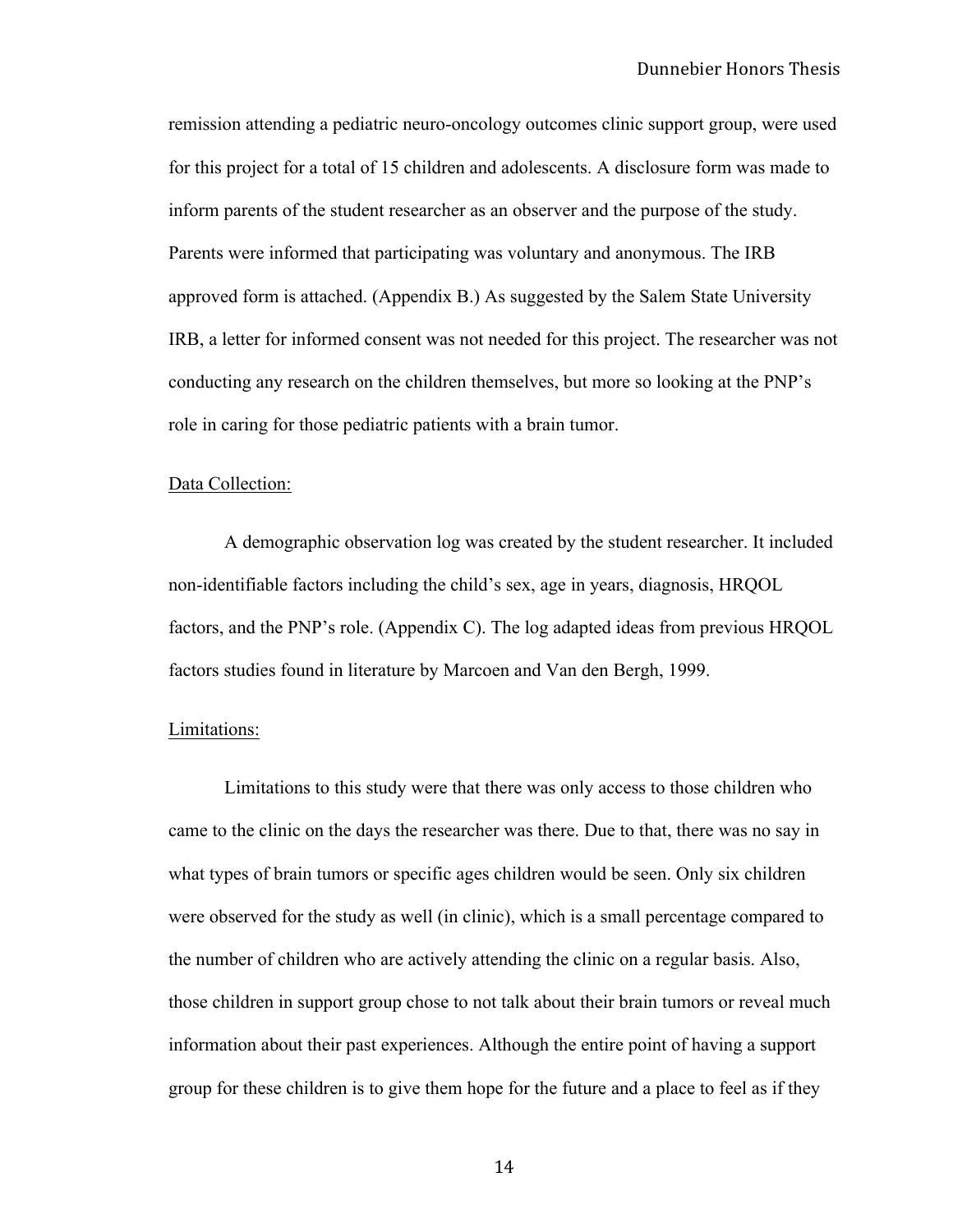are not alone, it limited the study in not allowing the researcher to know what type of tumor they had or any of their treatments. Again, the focus and scope of this project was primarily focused on the PNP's role in this unique care environment, the support group of adolescent survivors of brain tumors.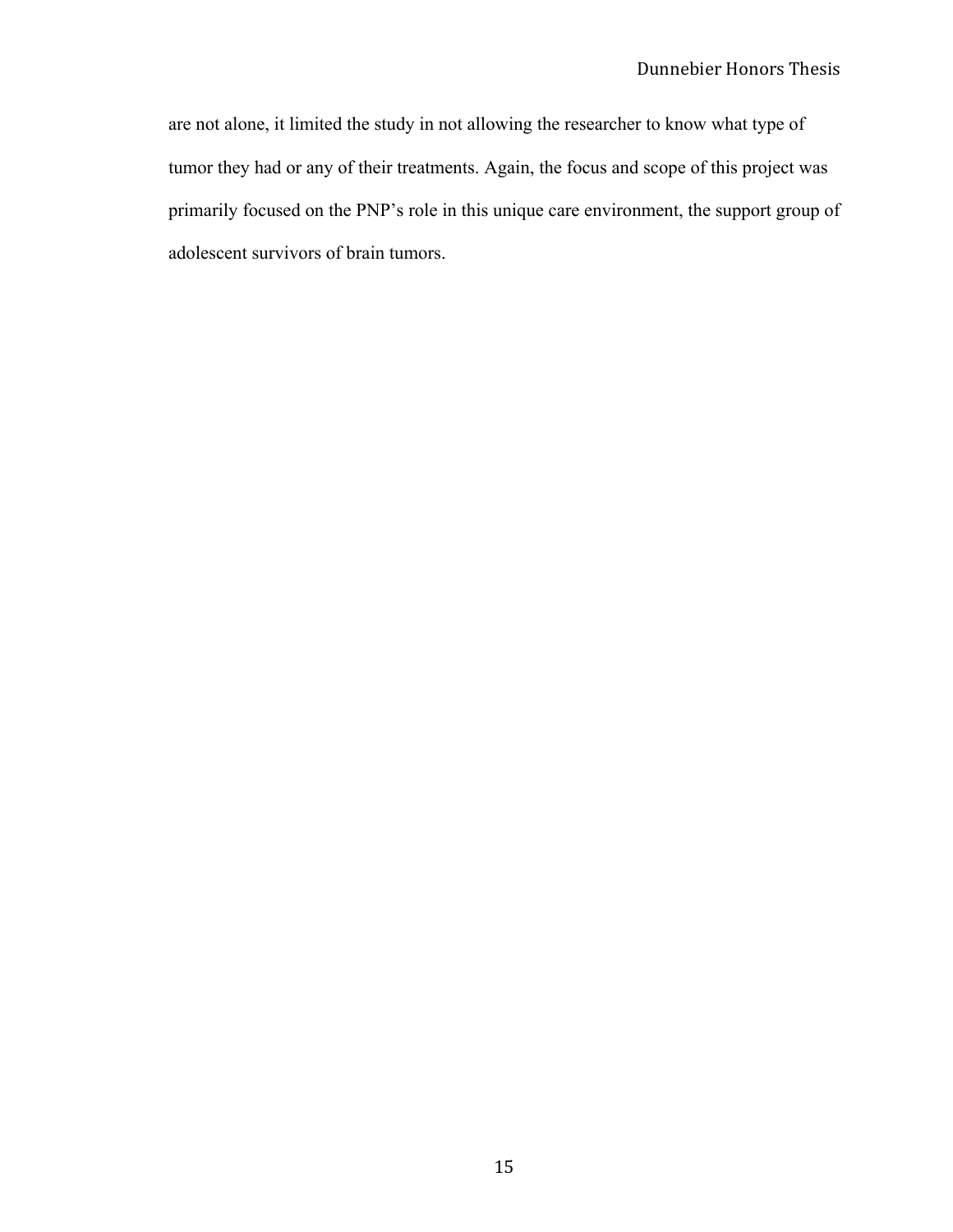### Observations/Results:

| medulloblastmoma |
|------------------|
| low-grade glioma |
| medulloblastoma  |
|                  |
|                  |
|                  |
|                  |

#### Table 1: Demographics (Children Seen in Clinic):

#### Pediatric Nurse Practitioner's Role in the Ambulatory Clinic Setting:

The PNP plays a vital role in health assessment and management in the clinic setting. This is true for both those children currently undergoing treatment and those there for their annual follow-up/well-visit. But the specifics for each of these types of patients meetings with the PNP do vary in some ways.

For those who are currently undergoing treatments, the PNP first looks over the child's labs, specifically looking at his or her absolute neutrophil count (ANC) and vital signs; these are both an important factor as to whether or the child can receive his or her chemotherapy treatment for the day. Once this is complete, the PNP goes into the private assessment room or bay area to meet with the child and accompanying family.

She makes sure that the child is feeling well and checks in briefly with the parents and child. Then, she will listen to the child's heart and lungs as well as briefly assessing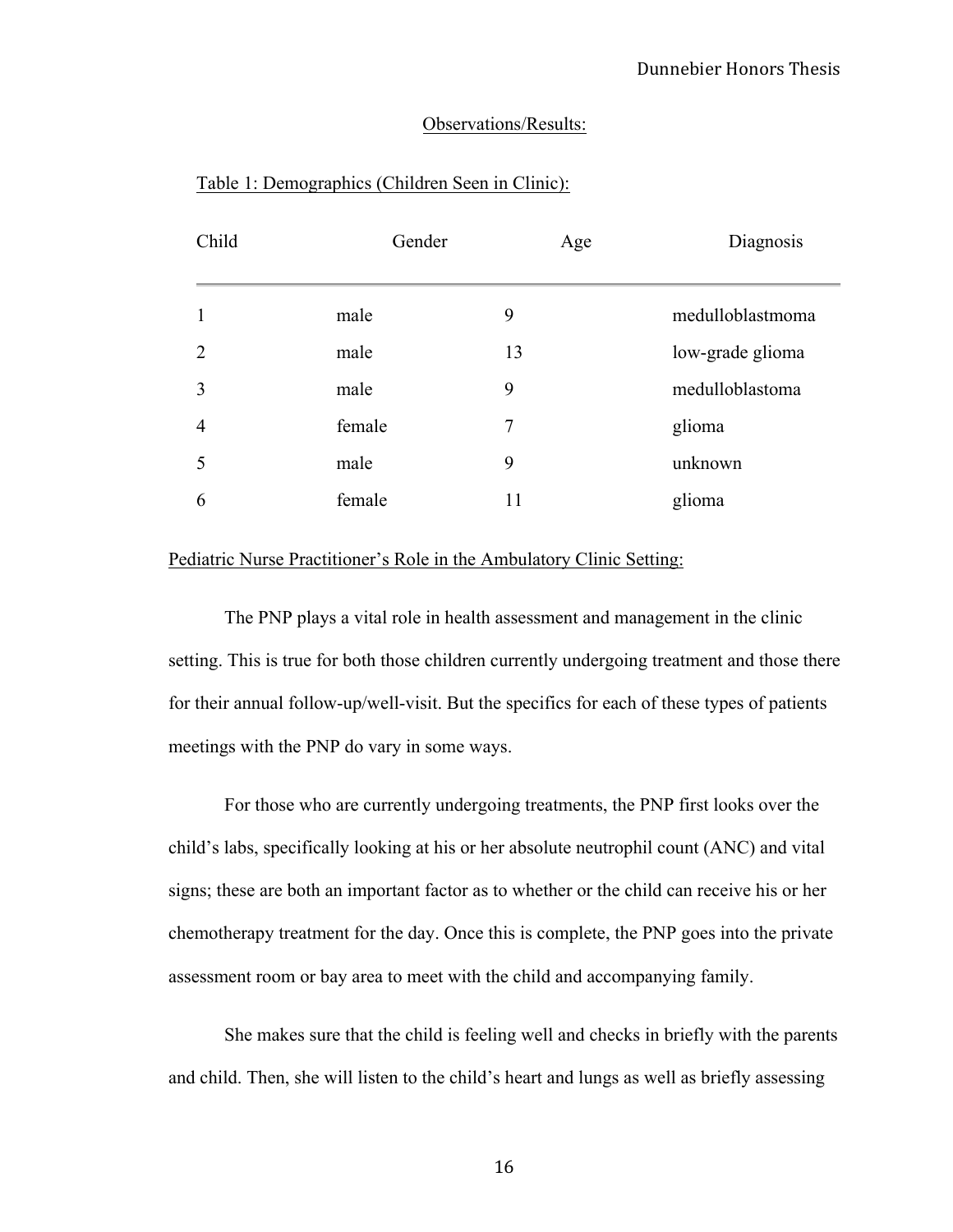their ears, eyes, nose and throat. If everything looks normal, and nobody has any questions, she can move on to telling the nurse that it is safe to give the dose of chemo for the visit. But if there is an issue, for example a sore throat, then the PNP will order a throat culture. Or if there is a low ANC and blood count, the PNP will be responsible for ordering the blood for an infusion. She would also be responsible for ordering Tylenol for pain that a patient is experiencing in the clinic. The potential examination issues goes on, but in general, the PNP is required to assess the child and make the best decision as to what she needs at the moment, including to decide when she needs to be admitted to the hospital based on ANC elevated, temperature, and or other symptoms of infection.

For those who have been off treatment and are back at the clinic for their annual checkup, the PNP starts off by having a casual conversation with the child. She may ask how the child is doing or feeling or may ask if anything is new with him or her. Once this is established, then specific health related questions are asked. These are all specifically related to HRQOL factors that the child either is or was faced with from the tumor, treatment, or long term sequela.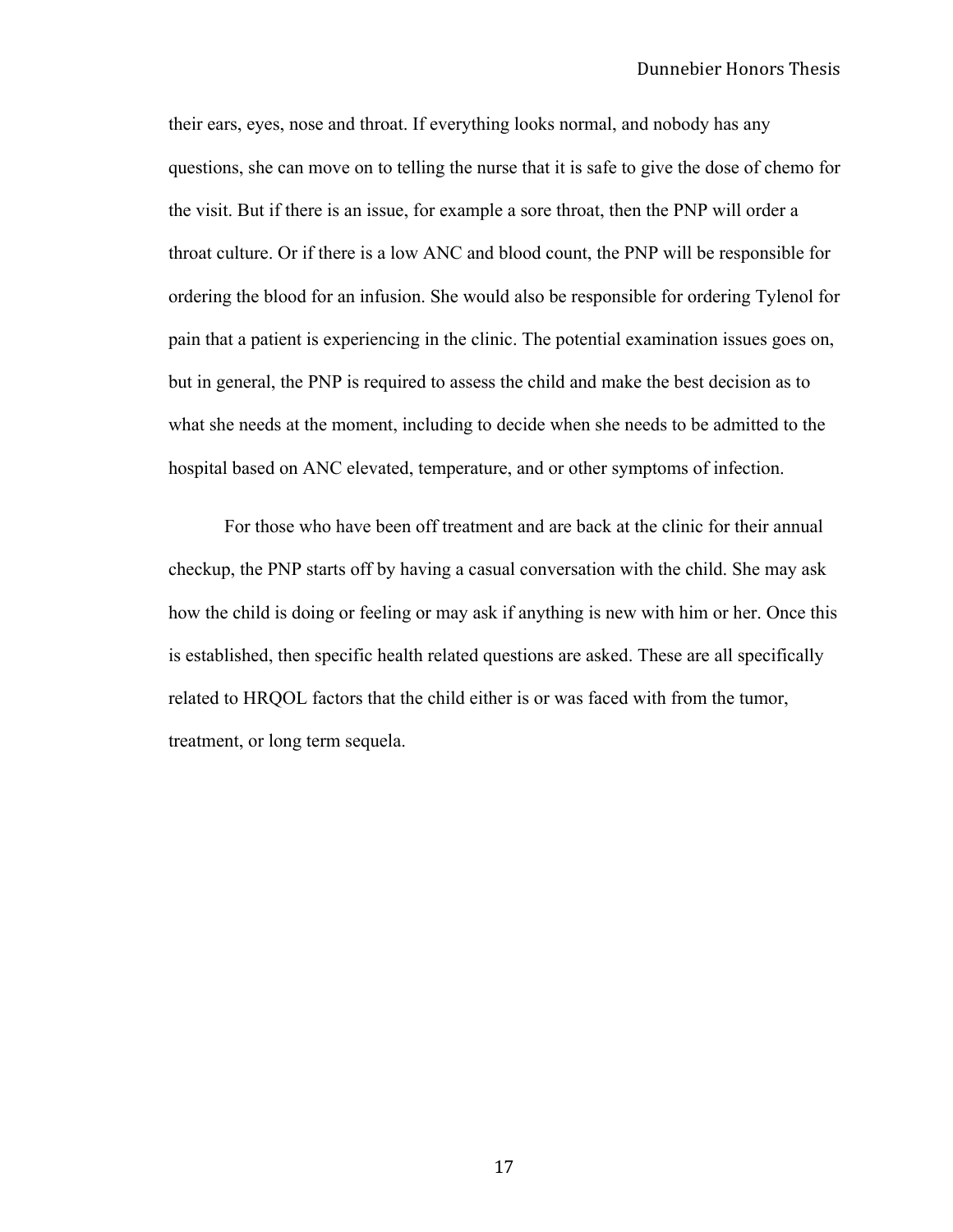Table 2: Possible questions the PNP will ask the child or family member at long term follow-up clinic:

- Have you had any new health issues since your last visit?
- Have you been to the PCP for a physical?
- Have you been having any recurring headaches?
- Are there any behavioral issues going on?
- How are things in school? ... Physical Therapy/Occupational Therapy? Individualized Education Program (IEP)? Adjusting to harder schoolwork or social pressures?
- How are things with eating? Is he/she eating health meals/drinking milk?
- Are things going OK on the current medications?
- Are there any issues with incontinence?
- Are there any other questions or concerns you have for me?
- Note that the above questions are casual, open ended and easy to be addressed and that more directed questions can be added to any feed back or problems.

Once these questions are fully answered and the PNP has a good understanding of where the patient stands for this visit, she will go ahead and do a physical exam. If the child is stable, it is a quick 5-minute assessment. This includes growth and development, listening to their heart and lungs as well as checking the child's ears, eyes, nose and throat. Next, she often times performs a full neurological exam; this includes things such as having the child walk on their hells and toes across the exam room, having them push and pull or squeeze on the PNP's hands, and tap their fingers as fast as they can. Sometimes a deficit can be seen on one side from where the tumor affected the brain. But, if everything seems to be normal, or stable, then they are allowed to be sent home and will come back to the clinic in a year for another Magnetic Resonance Imaging (MRI) and check-in with the PNP. (They are reminded to call with any questions or concerns that may arise between visits.)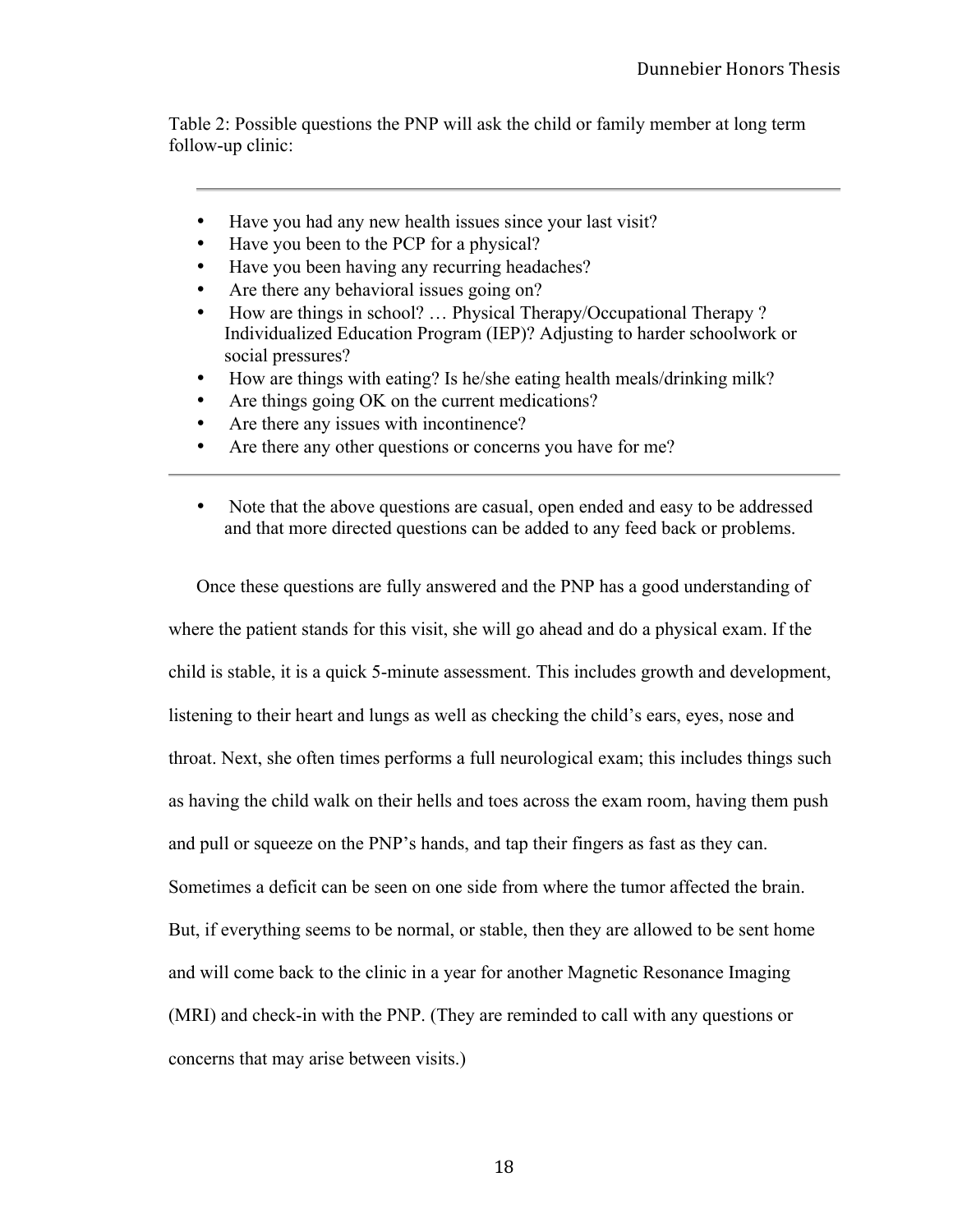Being part of a neuro-oncology clinic, and working closely with so many children also requires working with radiology. Due to that, the PNP also attends meetings where other nurse practitioners and doctors meet in a conference style room to go over MRI films of the patients being seen in the clinic. Here they can all go over previous MRI's as well as the most recent ones. This allows them to see a comparison and then decide if the current treatment is working properly or if the child needs it to be changed; having other experts in the field there allows for other input on the children the PNP is seeing in the clinic setting as well.

Table 3: Observed symptoms and treatment which may affect HRQOL:

#### Behavioral:

- Children often have behavioral issues that were not present before the tumor
- Get an IEP/504 plan: be integrated into special classes in school or assistance as needed for a least restrictive environment (for example: extra time on exams)

#### Symptoms:

- Missing adult teeth from the chemo affecting dividing cells at such a young age
- Increased/severe ataxia
- Become nonverbal
- Lose vision or hearing/have a decrease in both
- Be aware of going to bathroom but due to the tumor not getting up to go
- Recurrent fevers
- Not being able to eat a regular diet
- Delayed or precocious puberty

Treatment:

• PT/OT/SLP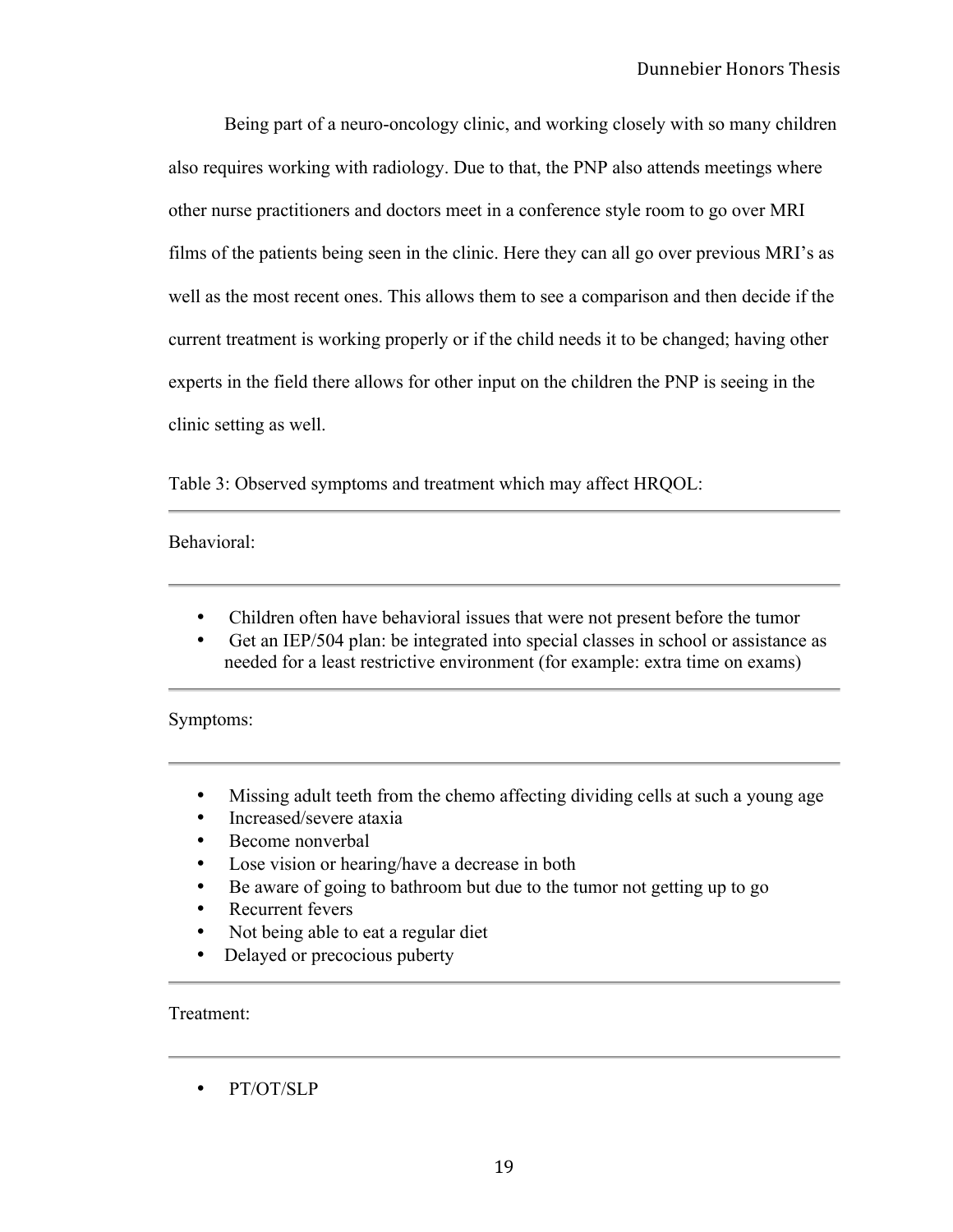- Using AFO braces or other assistive devices to help with weakness
- Having to receive tube feeds through a G-tube
- Needing to go to clinic often for chemo/blood or platelets
- Endocrine or hormonal treatments

#### Observation of the Pediatric Nurse Practitioner's role in the support group setting:

The PNP plays a much different role in the support group setting than she does in clinic; here she is more of a councilor and facilitator than someone actually giving medical advice. The children at the support group have already gone through their treatments and now are attending group with others from the clinic. They may still suffer from sequela factors, and this support group is somewhere they can go to feel as though they fit in and belong.

The children appear to love seeing the PNP at the support group; they have been through thick and thin with him or her in the clinic setting throughout their treatments for their brain tumors. Now they are here sharing their hopes for the future with someone that they have grown to trust.

Often times other people from camps for children with cancer may attend as well, such as the camp counselors. The children attend the camps over the summer so spend time bonding with both one another and the counselors. They share memories about the times they shared at camp. The PNP sits back and gives them that time and freedom to be children and feel free. But she also engages and helps them with whatever activity it is they may be participating in when they may need help; they will often go to him or her.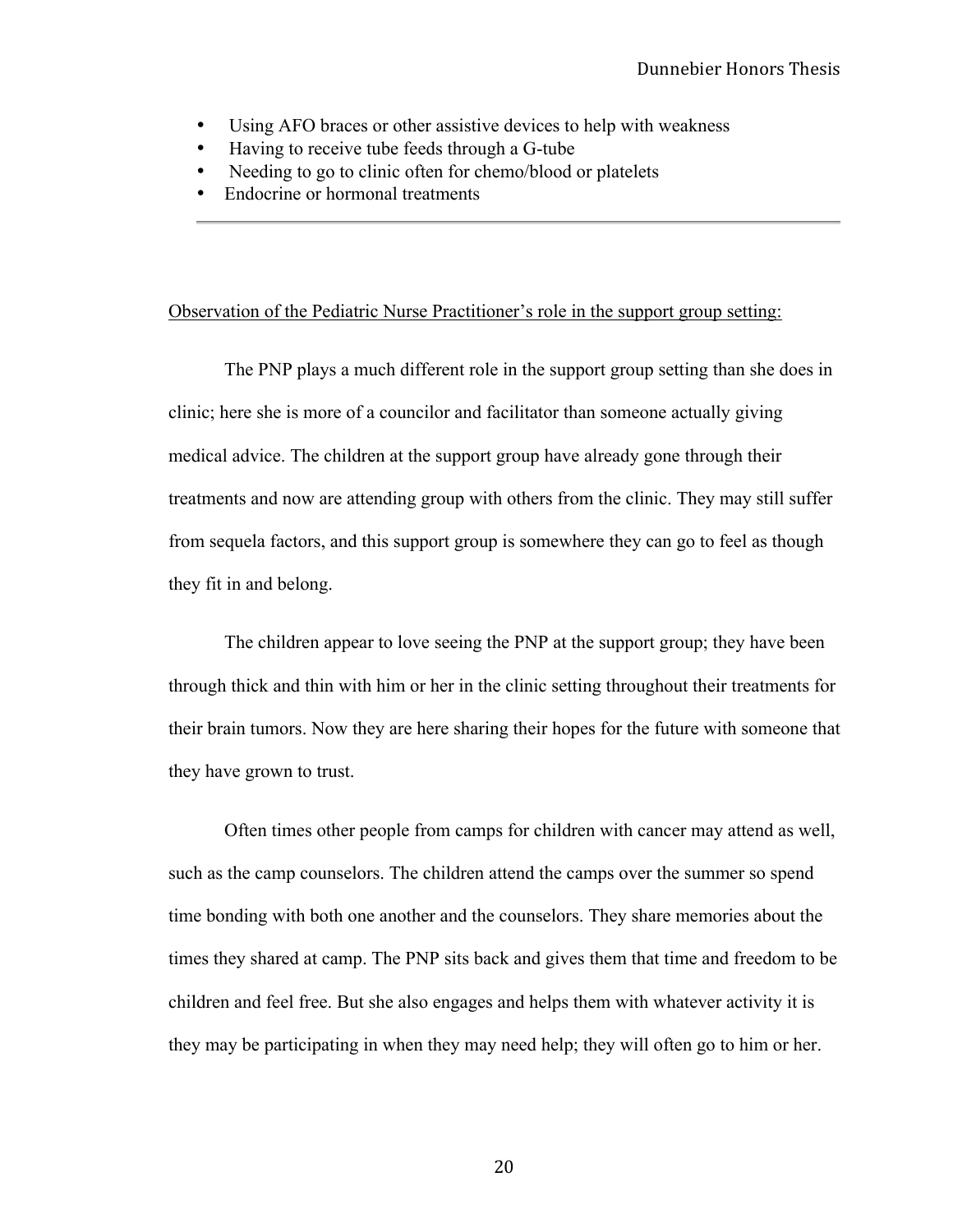This support group truly does show their hope for future advancements throughout their

reflections and optimism.

Table 4: Positive actions observed of adolescents during group:

- Hope for the future
- Going to school to be a nurse
- Getting a job
- Living on their own
- Finding a talent $\rightarrow$ art
- Finding true friends who accept them for their differences after treatment

Table 5: Adolescent's reflection during the support group:

- "I love going to the camp! Remember when we all went last year and went to the 'house?' That's always all of our favorite place to go!"
- "He's the artist but never wants to admit it. He's so good at painting and drawing. We love to see what he makes."
- "I'm going to school now. I'm going to be a nurse!"
- "He lives on his own now. He tries his best to be as independent as he can."
- "This is my best friend. He comes to support group with me. He's been there with me through it all and helps me so much."

The previous quotes were said so effortlessly. The children were so open about how they were feeling and knew they could act however they wanted to because the group provided a safe and trusting environment.. They felt comfortable opening up to one another, to the PNP and to the researcher. The support group truly made them feel better about themselves and it was something they looked forward to every month. They knew they would be with friends and supporters…fellow survivors…who have similar stories to share and truly understood them.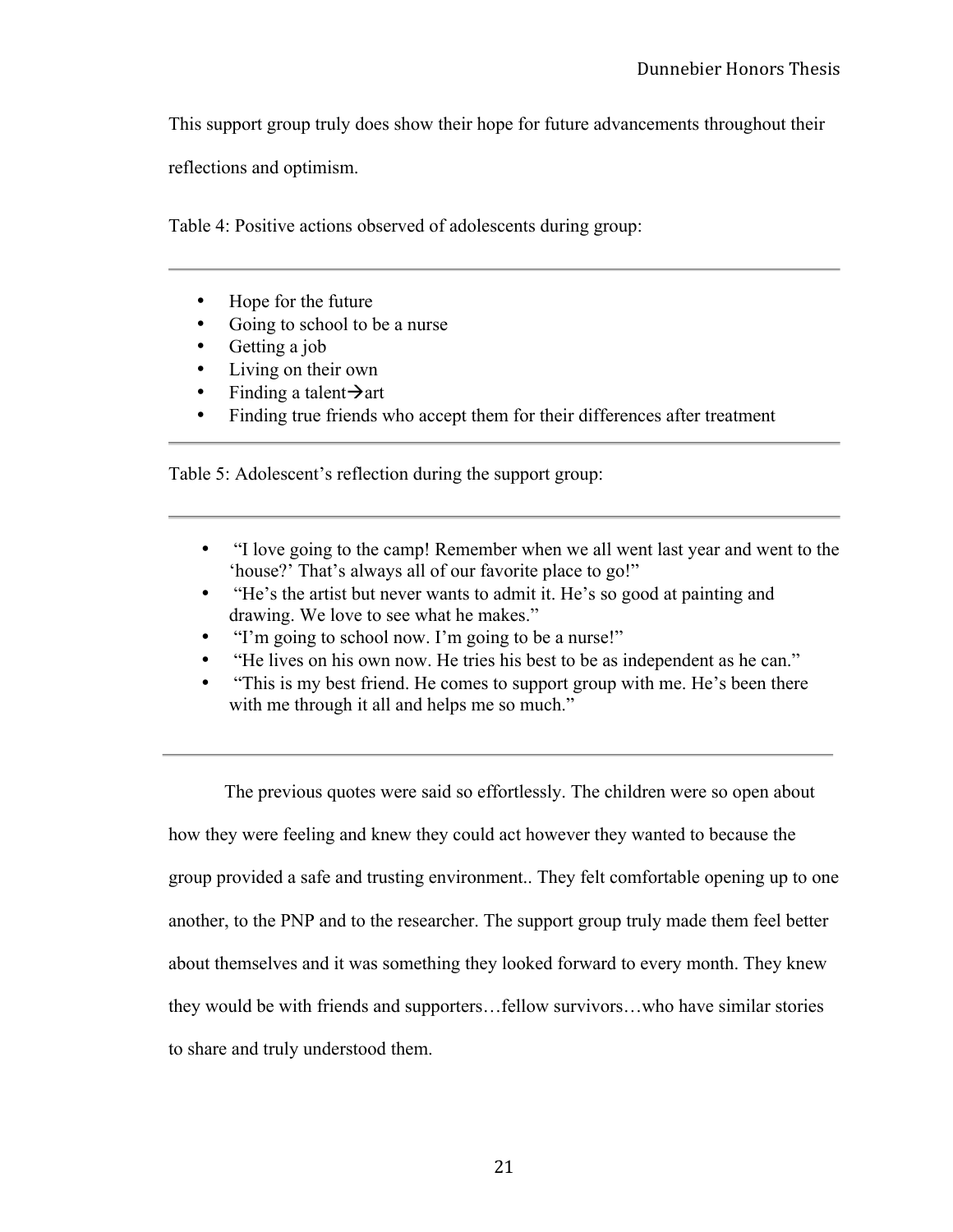### Conclusion:

From the physician's perspective, "a more comprehensive appreciation of the nature and scope of PNP care provision is essential to understanding their role in the changing landscape of the organization of care for children" (Dunham, Freed, Lamard, Loveland-Cherry, Martyn, 2010, p. 850). The PNP in an ambulatory brain tumor clinic is responsible for direct patient care and continuity over time. In doing so, she devises a care plan for the child, gives the child a sense of hope for the future and continues with follow-up care after treatments.

# Table 6: Nursing Implications:

- Look after vital signs/blood counts
- Complete neurological exams/5 minute assessments
- Check in on child's overall well being
- Make sure current treatment regime is working appropriately for the child
- Collaborate with other medical staff (PNP, MD, RN) $\rightarrow$  medical home model
- Place orders when necessary for things such as blood, platelets, chemo, etc.
- Send referrals for things such as rehab, psych consults, or to an endocrine specialist
- Be a supporter throughout the entire 3 phases of the child's brain tumor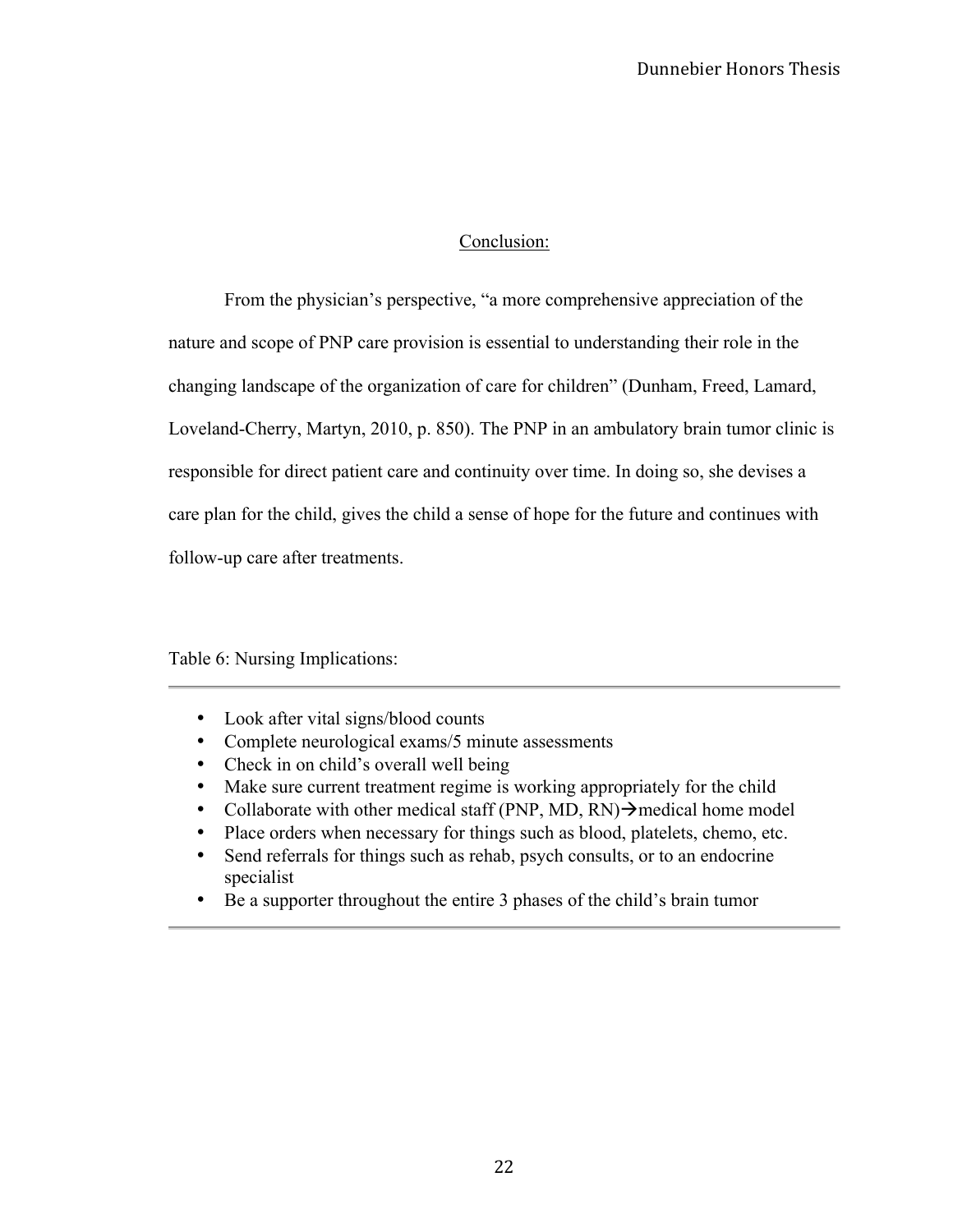#### Furthering the research:

This study only observed a very small portion of the total population of those children who are currently living either with a brain tumor or who have survived and now are suffering from sequela. To further the research, one could expand the number of children seen. Also, with it being a convenience sample, observations were only children who came to the clinic on any random day. Specific HRQOL factors may be present due to diagnoses or sequela.

Another option to further this research would be to expand on the HRQOL factors portion itself. This study only focused on the actual factors the child presented with and how the nurse addressed them. One could use a scale to actually measure the HRQOL factors and their significance.

As a senior BSN nursing student, this study was able to better prepare me for a career choice and vocational pursuits. I was able to be placed in a pediatric placement for my senior thesis and am working as a nursing assistant at a children's hospital, so it is clear that my true passion is in working with children. Yet people still question why I would ever want to work either with children with cancer or in a clinic setting. "Kids with cancer? That is crazy!" or "A clinic? Why would you do all of this education to work in a clinic?" I have heard it all before.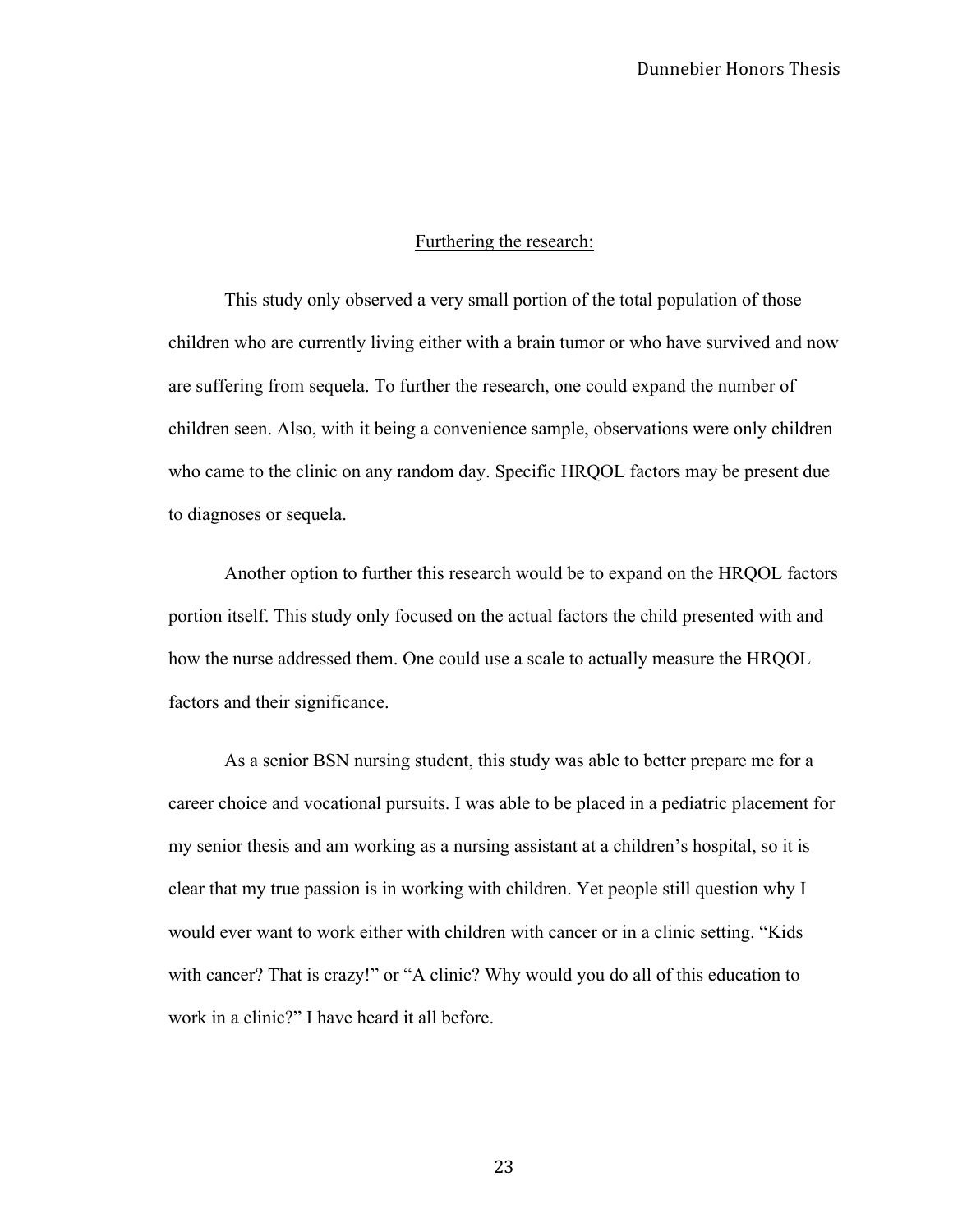After seeing what takes place in a "clinic" and how well cared for the children are, and how amazing the staff are, I challenge everyone to say: why wouldn't I want to be there? I truly had no idea just how much care and compassion the children needed while going through chemotherapy. But I also didn't know what strong was until I saw such young kids toughing it out, fighting for another day, laughing and playing with me after suffering from so many long term sequela.

There is no other place I would rather be, and no other career path I would rather take, and I consider myself very fortunate to have been able to experience this first hand and learn from such an amazing PNP while still in school for a BSN. Next time someone questions me, I will be sure to remind them the value of the PNP in a pediatric brain tumor setting. I will tell them she is the one who cares for the child receiving care, how she is often a child's hope for the future, how she often provides light at the end of the tunnel for the family, and of course that when everything is all said and done, the children look up to her as a true supporter.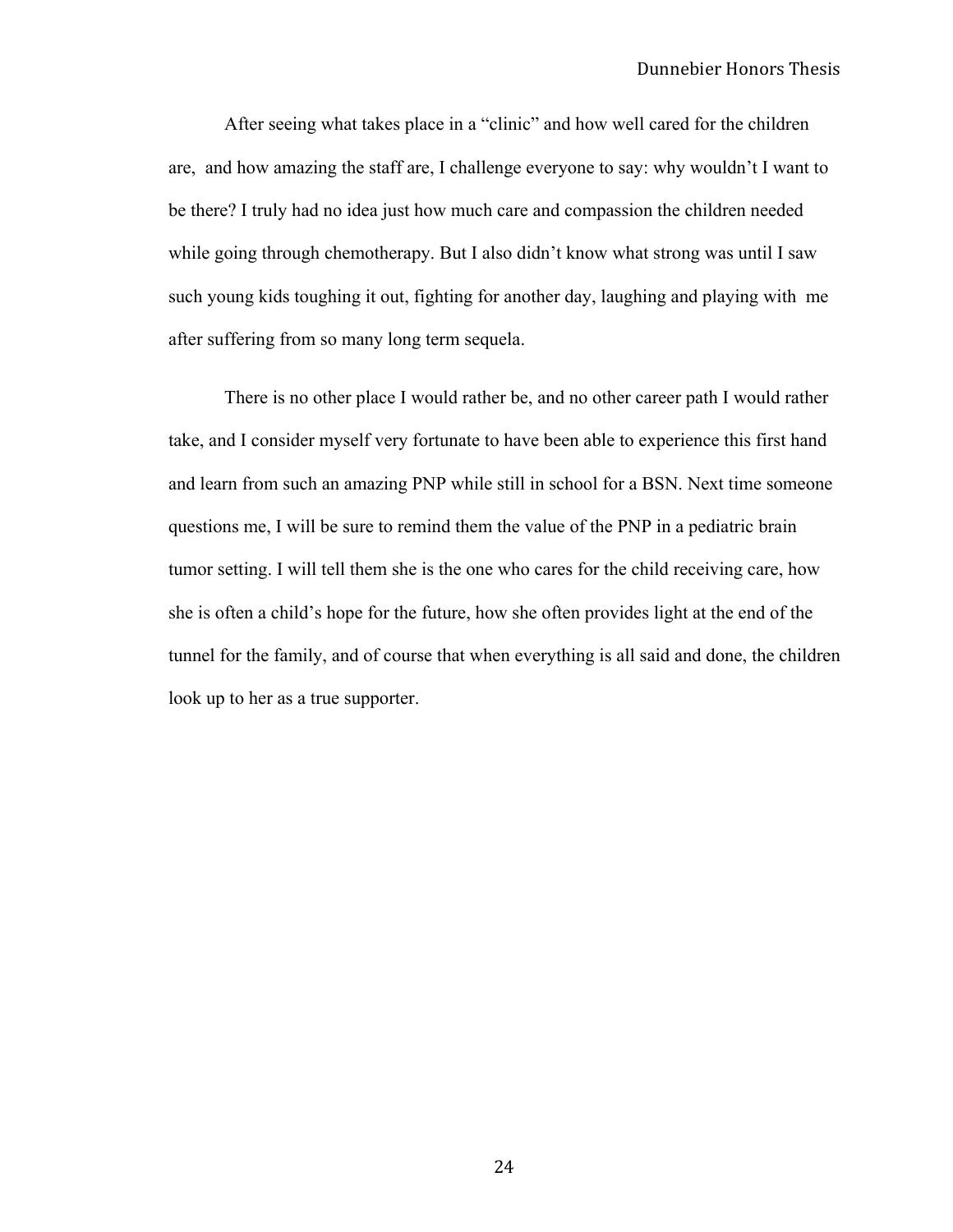# References:

- Aaronson, N. K., Meyrowritz, B. E., Bard, M. Bloom, J. R. Fawzy, F. I. Feldstein, M. Fink, D. Holland, J. C., Johnson, L. E., Lowman, J. T., Patterson, W. B., & Ware, J. E. (1991). Quality of life research in oncology: Past achievements and future priorities. *Cancer(suppl.)*, 67, 839-843
- Baer, R. (2013, June 16). Baldwin carries on Newman's legacy at camp for ill kids. *CNN U.S.*. Retrieved November 9, 2013, from http://www.cnn.com/2013/07/24/us/iyw-alec-baldwin
- Brain Tumors in Children. (n.d.). *Neurology and Neurosurgery*. Retrieved November 5, 2013, from http://www.hopkinsmedicine.org/neurology\_neurosurgery/specialty\_areas /pediatric\_neurosurgery/conditions/pediatric\_brain\_tumors.html
- Carver, C., & Jessie, A. (2011). Patient-Centered Care in a Medical Home . *The Online Journal of Issues in Nursing, 16*(2). Retrieved February 21, 2014, from http://www.nursingworld.org/MainMenuCategories/ANAMarketplace/ANA Periodicals/OJIN/TableofContents/Vol-16-2011/No2-May-2011/Patient-Centered-Care-in-a-Medical-Home.html#Care
- Drotar, D. (1998). *Measuring Health Related Quality of Life in Children and* Adolescents. Mahwah, New Jersey. Lawrence Erlbaum Associates.
- Dunham, K., Freed, G., Lamarand, K., Loveland-Cherry, C., & Martyn, K. (2010). Pediatric Nurse Practitioners: Roles and scope of practice. Official Journal of the Academy of Pediatics, 126(5), 846-850. Retrieved January 15, 2014, from http://pediatrics.aa
- Edwards, R. (1999). Oncology Camp: Effects on perceived social support of school age and early adolescent children. Yale School of Nursing. Unpublished Masters Thesis.
- For Pediatric Cancer Survivors. (n.d.). *STEPS for Young Brain Tumor Survivors.* Retrieved December 7, 2013, from http://www.dana-farber.org/Pediatric-Care/Treatment-and-Support/Pediatric-Treatment-Centers-and-Clinical-Services/Survivorship/STEPS-for-Young-Brain-Tumor-Survivors.aspx
- Goodes, D. (1990). Thinking about and discussing quality of life. In R. Schalock & M. Bogale (Eds.). *Quality of life*: Perpectives and issues (pp. 41-58). Washington, DC: American Association of Mental Retardation.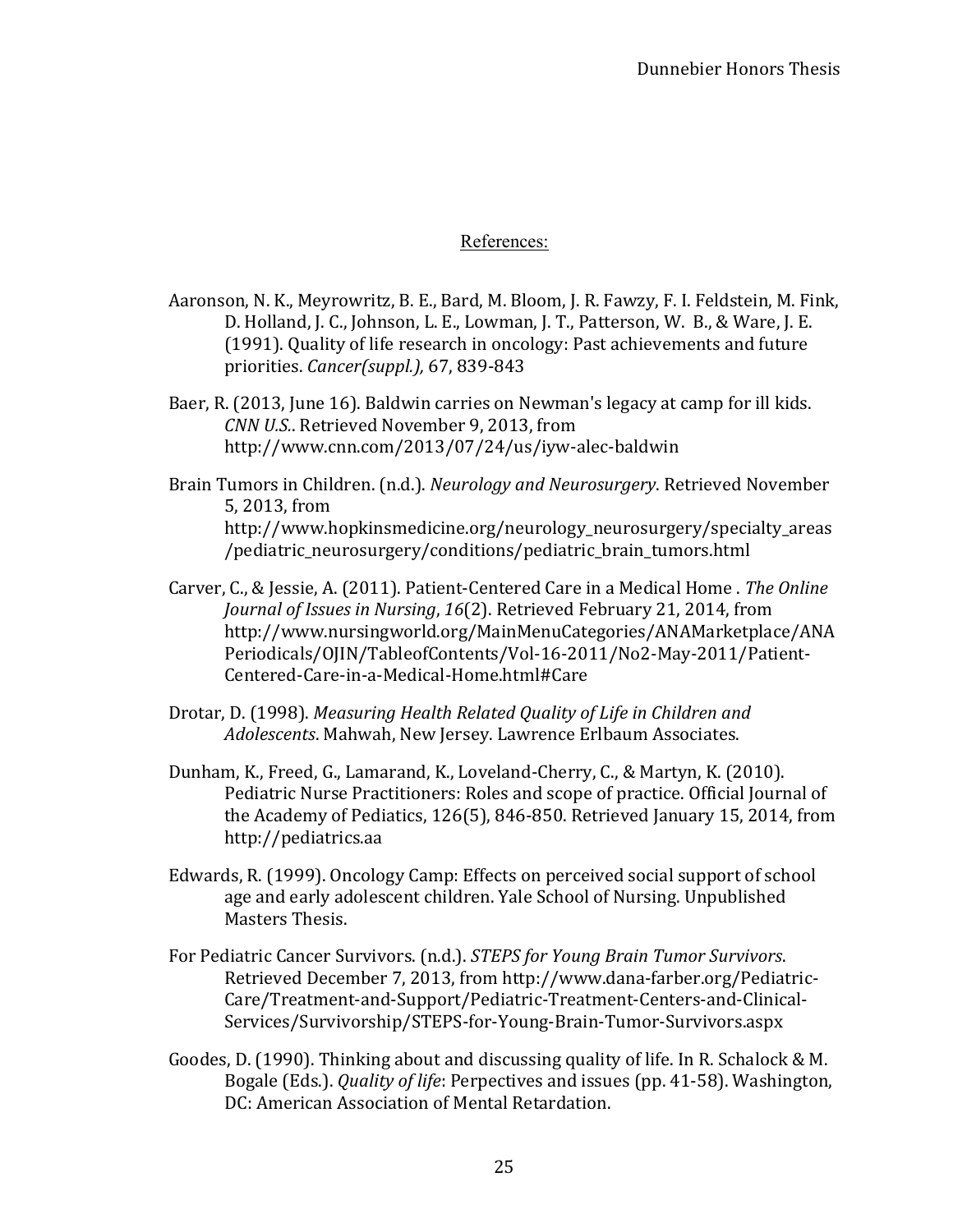- Lewis, L. (2006). Round table: Survivor-Focused practice models. *AJN, American Journal of Nursing, 106*(3), 86-90. Retrieved November 10, 2013, from http://www.nursingcenter.com/lnc/journalarticle?Article\_ID=630737
- Marcoen, A., & Den Bergh, B. V. (1999). Harter's Self-Perception Profile for Children. *Psychologica Belgica, 39(1), 29-47.* Retrieved January 11, 2014, from http://arno.uvt.nl/show.cgi?fid=88356
- The Medical Home Model of Care. (2012, September 1). *NCSL: National Conference of* Legislatures. Retrieved March 7, 2014, from http://www.ncsl.org/research/health/the-medical-home-model-ofcare.aspx
- What are the most common types of childhood cancers?. (2013, September 5). *Cancer in Children.* Retrieved January 11, 2014, from http://www.cancer.org/cancer/cancerinchildren/detailedguide/cancer-inchildren-types-of-childhood-cancers
- Wood, A. (1978). The pediatric nurse practitioner in a pediatric cancer clinic. *MedLine*, 4(2), 47-49. Retrieved January 15, 2014, from http://www.ncbi.nlm.nih.gov/pubmed/416412
- Woodgate, R.L. (1998). Adolescents' perspectives of chronic illness: "It's hard". *Journal of Pediatric Nursing*, 13, 210-223.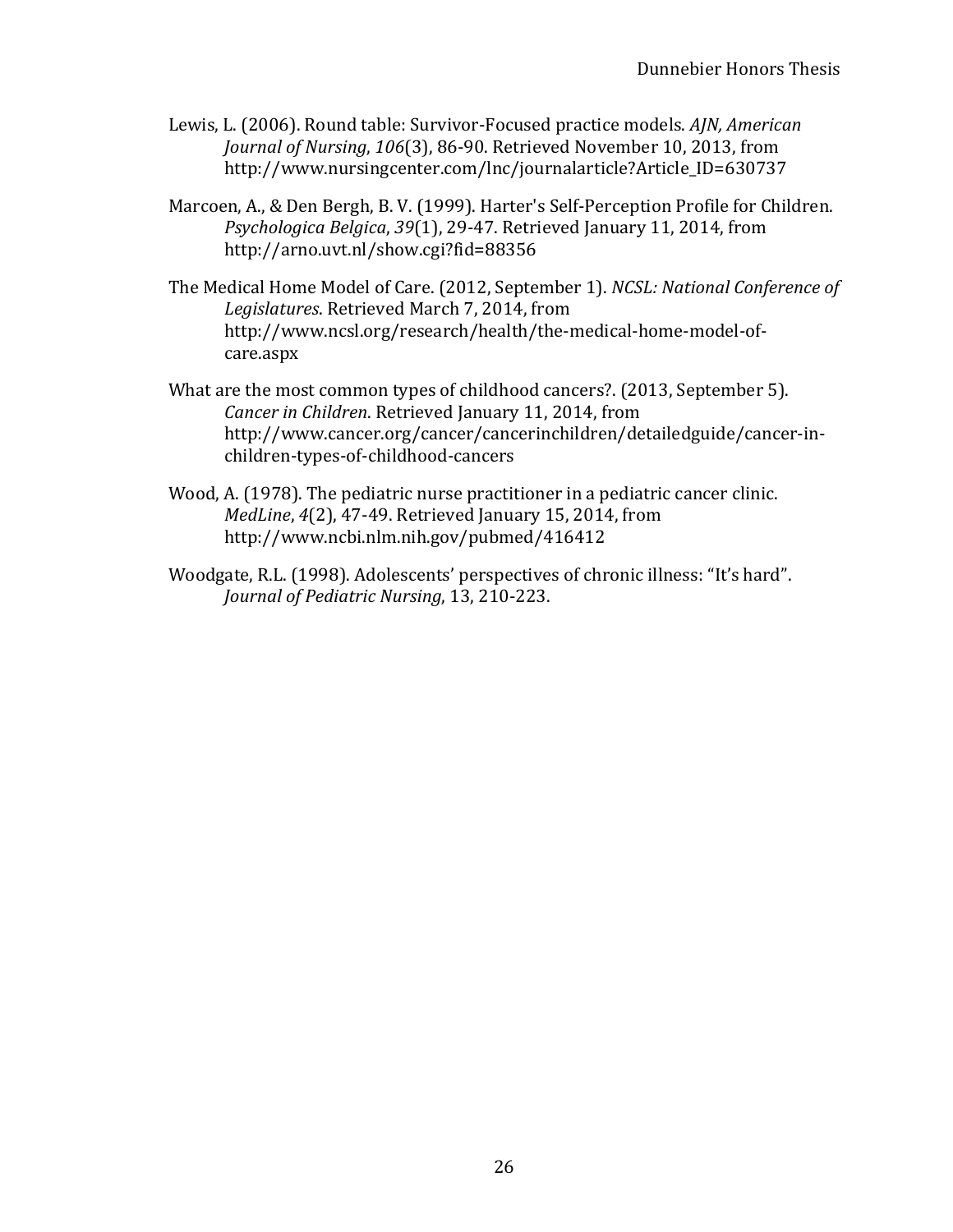Appendices:

Appendix A,1:



Notice of Expedited Review {45 CFR 46.110 and 21 CFR 56.110}

The Office of Sponsored Programs and Research Administration has evaluated the project named above. According to the information provided, you intend to study 1. Nurses role supporting quality of life in school-aged children ages 8-17 with brain tumors;. This study presents no more than minimal risk to human subjects, and involve only procedures listed in one or more of the following categories as authorized by 45 CFR 46.110 and 21 CFR 56.110 (Department of Human Services, Part 46: Protection of Human Subjects; effective 7/14/2009; http://www.hhs.gov/ohrp/humansubjects /guidance/45cfr46.htm).

The activities listed should not be deemed of minimal risk simply because they are included on this list. Inclusion on this list merely means that the activity is eligible for review through the expedited review procedure when the specific circumstances of the proposed research involve no more than minimal risk to human subjects.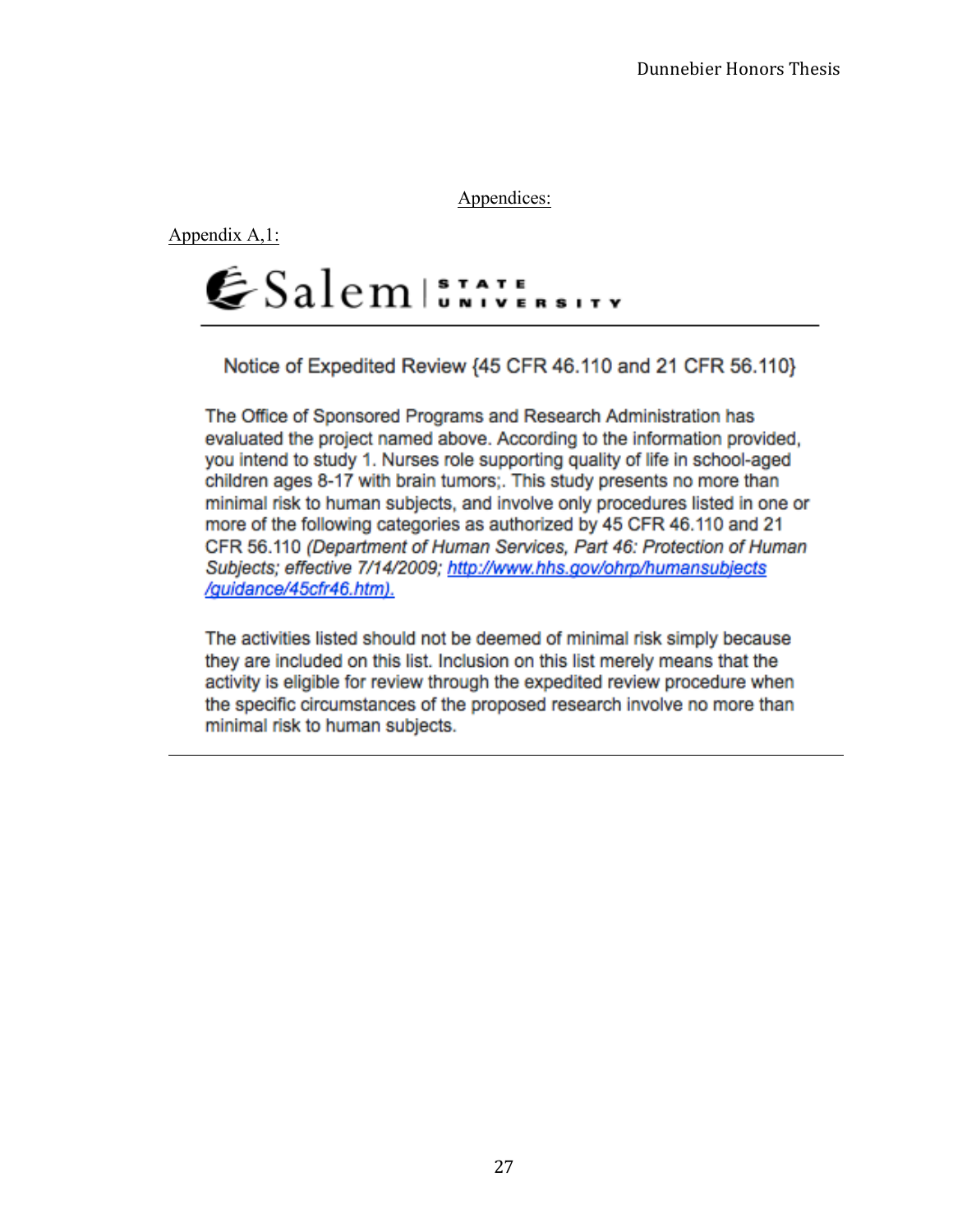Appendix A, 2: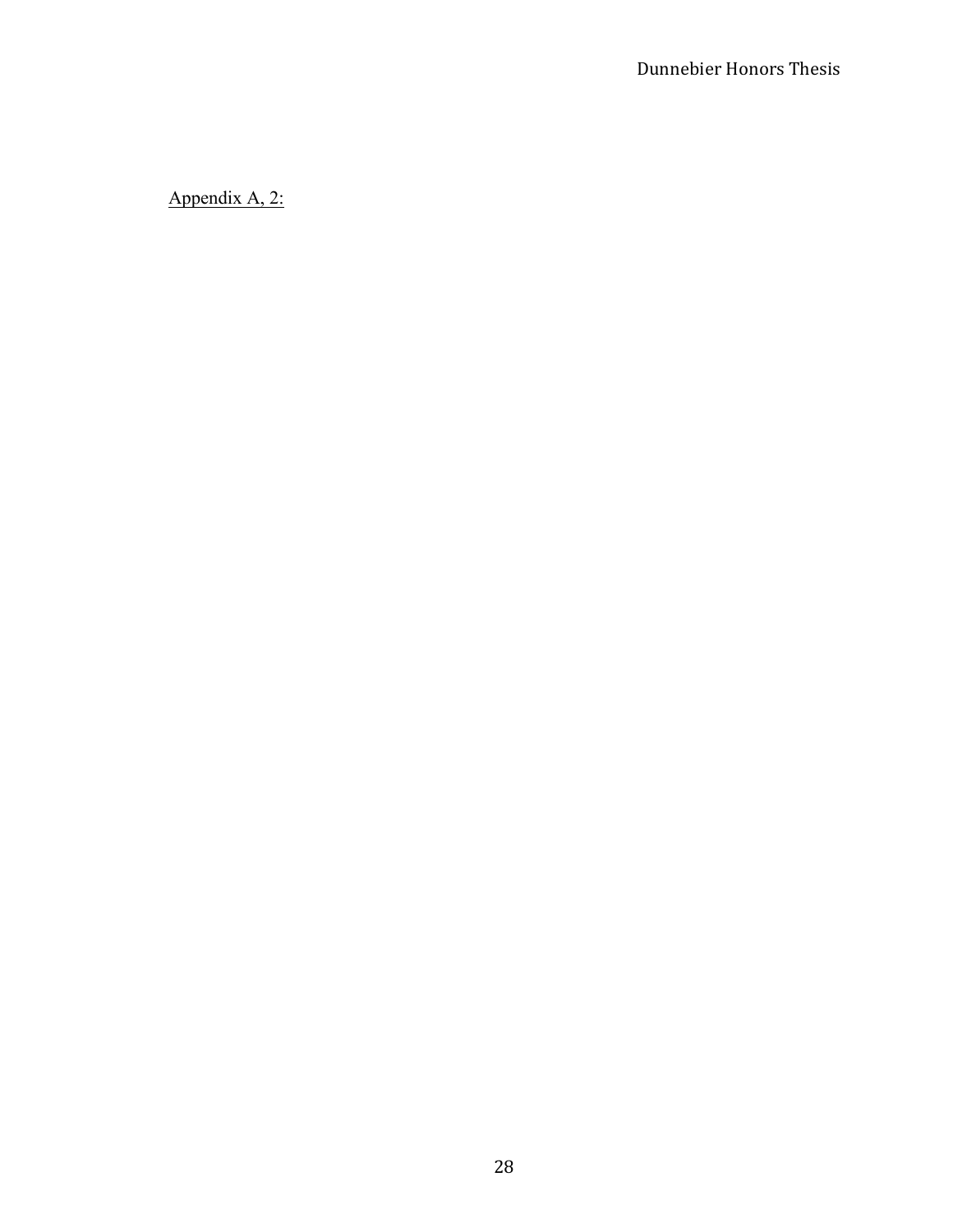

Children's Hospital Boston

DANA-FARBER/CHILDREN'S HOSPITAL CANCER CENTER

Stop & Shop Family Pediatric Neuro-Oncology Outcomes Clinic

Dana-Farber Cancer Institute<br>450 Brookline Avenue, SW 331<br>Boston, Massachusetts 02215-5450<br>617.632.2680 tel<br>617.632.2689 fax<br>pedibraintumor@dfci.harvard.edu<br>www.dana-farber.org

#### 10/15/13

To Whom It May Concern,

Nichole Dunnebier has been approved to observe the nurse and nurse practitioner role at Dana-Farber Cancer Institute.

Please direct questions to Christine Chordas. 617-632-2385.

Sincerely,

Churtine Chander, PNP.

Christine Chordas, PNP

Il **Peuvell**<br>Kathleen Houlahan, RN, BA, MHA

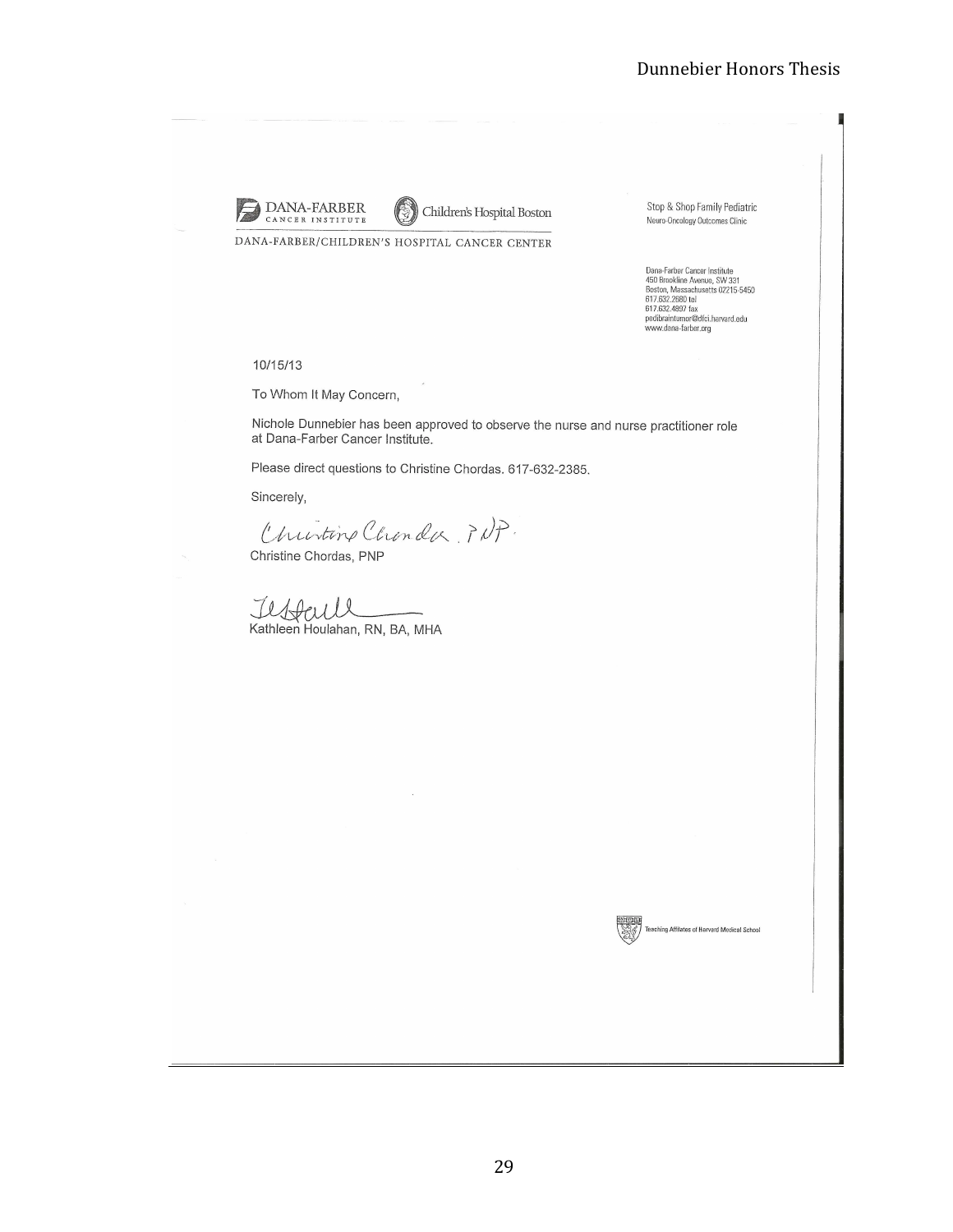Appendix B:

Salem State University Institutional Review Board

Disclosure Statement

My name is Nichole Dunnebier and I am a senior nursing student at Salem State University. I will be conducting an observation in both the clinic and support group for my undergraduate senior honors thesis. I am going to be looking at the nurse practitioner's role in caring for children with brain tumors, for example how he/she addresses symptom management and in facilitating the quality of life for your child.

I have a checklist of nursing roles and type of interactions that will be used while I am observing the nurse practitioner (APRN). I may record your child's age, gender, and diagnosis however, no names or other identifying information will be collected. With that said, your child's name or other identifying information will not be used in any reports or findings of this senior honors thesis.

This research project has been approved by the Institutional Review Board at Salem State University. Thank you for your help.

\*\*\*\*\*\*\*\*\*\*\*\*\*\*\*\*\*\*\*\*\*\*\*\*\*\*\*\*\*\*\*\*\*\*\*\*\*\*\*\*\*\*\*\*\*\*\*\*\*\*\*\*\*\*\*\*\*\*\*\*\*\*\*\*\*\*\*\*\*\*\*\* \*\*\*\*\*\*\*\*\*\*\*\*

For questions or concerns about the research, please contact my faculty mentor/sponsor Robin R. Leger, RN, MS, PhD. (rleger@salemstate.edu)

For concerns about your treatment as a research participant, please contact:

Institutional Review Board: (IRB)

Sponsored Programs and Research Administration

Salem State University

352 Lafayette Street

Salem, Ma 01970

(978) 542-7556 or (978) 542-7177 or irb@salemstate.edu

A copy of this signed form is as good as the original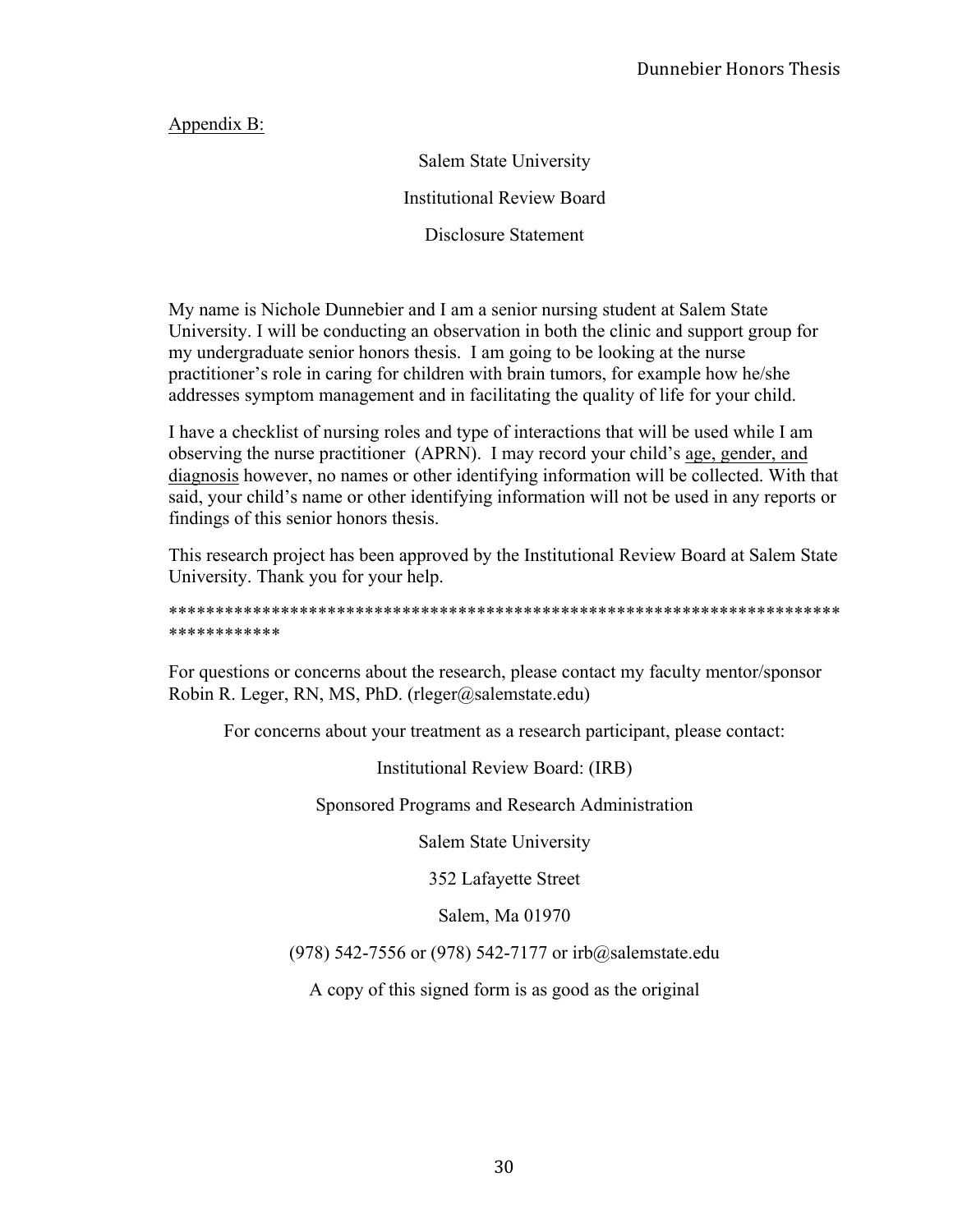Appendix C:

# **Observation Log**

Ambulatory Nursing (APRN) Role with School-age Children with Pediatric Brain Tumors

|  | Date Site Child Child |    | OOL     | Nursing role |
|--|-----------------------|----|---------|--------------|
|  | Sex/age               | Dx | factors |              |

# KEY

Site:  $C =$  Clinic  $G =$  Support Group Sex/Gender m = male;  $f =$  female Age range  $7 - 17$ HRQOL Factors APRN Role with Pedi Brain Tumors:

# Appendix D: